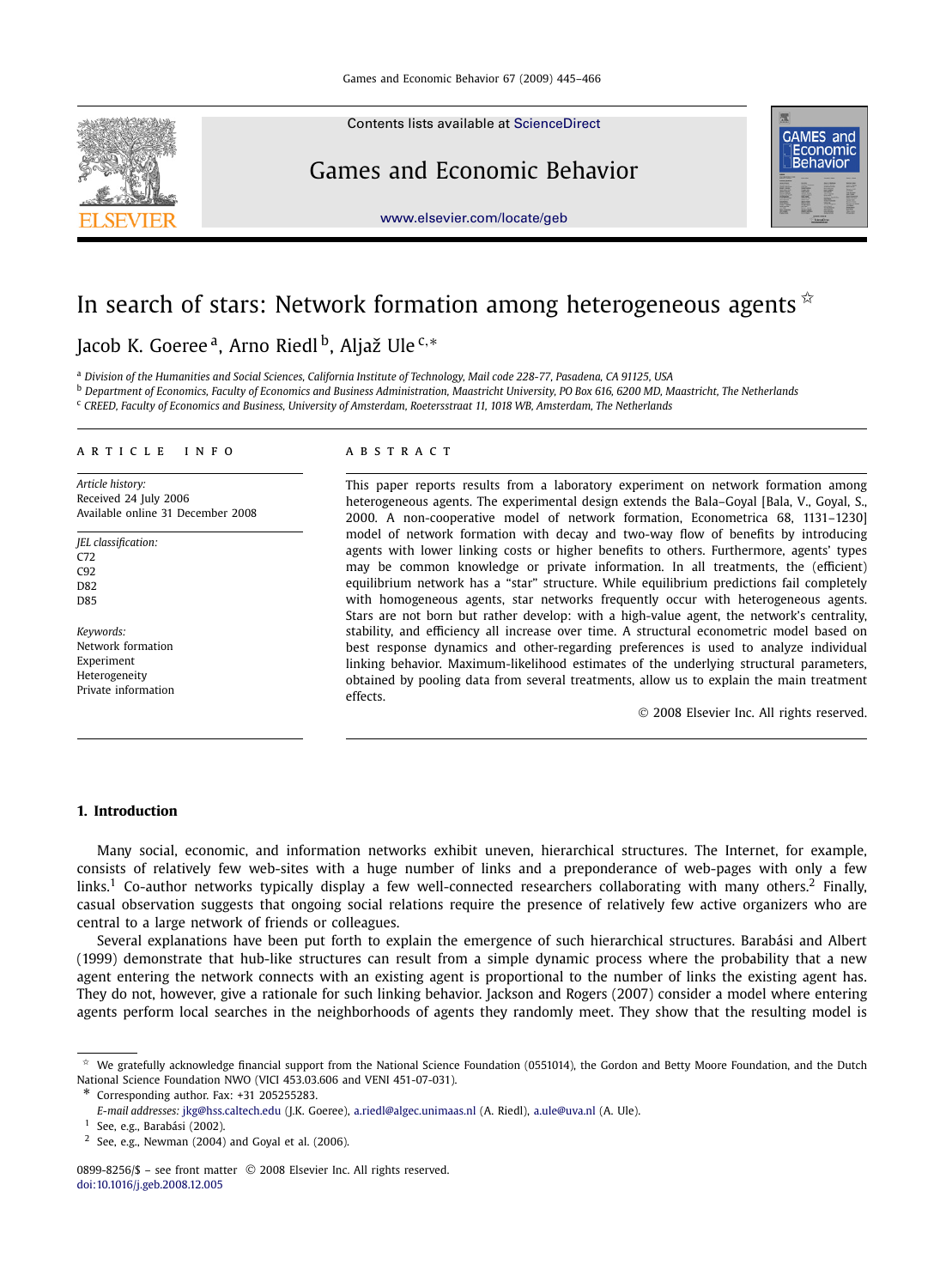capable of reproducing many characteristics of socially generated networks. Both papers focus on large networks with agents that have imperfect knowledge about the prevailing network structure.<sup>3</sup>

In contrast, Bala and Goyal (2000) study a game-theoretic model where agents possess complete information about the network, an assumption that is probably more realistic in small networks with relatively few agents. Their approach is based on the idea that a link between two agents is established whenever at least one of them is willing to pay the cost.<sup>4</sup> Bala and Goyal show that extremely uneven or hierarchical networks can arise in equilibrium if benefits can be accessed through the network regardless of who sponsors its links (two-way flow of benefits). Indeed, for a wide range of parameter values the predicted equilibrium network has a "star"-like structure with a single agent (the center) being directly connected to all other (peripheral) agents.<sup>5</sup> Stars are predicted to occur even though agents are symmetric with identical incentives and opportunities.

Network formation is hard to investigate in the field because of many potentially confounding factors, e.g., possible asymmetries in agents' information or motivations, imperfect knowledge about linking opportunities or existing network structures, etc. A valuable alternative is provided by controlled laboratory experiments, an approach used by Falk and Kosfeld (2005) to study network formation among homogeneous agents. They find that linking behavior does not converge in settings where the unique strict Nash equilibrium network has a star-like structure<sup>6</sup> and argue that *strategic asymmetry* and *payoff asymmetry* account for the failure of Nash predictions.<sup>7</sup> These negative results are interesting in that they highlight the difficulties in forming star-like networks even in small groups of (four) agents who possess complete information about others' types and the prevailing network structure.

As the aforementioned examples indicate, however, star-like networks do emerge in the real-world. One obvious difference between the experimental setup and the real-life examples is the assumed symmetry across agents. Casual observation suggests that in practice, individual differences may play an important role in network formation. For instance, some people are better "networkers" in that they have a taste for linking to others or lower opportunity costs of maintaining their connections. Likewise, some people possess skills that are more scarce, making them more valuable to others. Individual differences in linking costs or benefits-to-others may resolve some of the strategic asymmetry faced by the agents, e.g., a high-value co-author may be more easily targeted to become the center of a periphery-sponsored star. Furthermore, individual heterogeneity may alleviate payoff asymmetries or make such asymmetries more acceptable. Indeed, the Greek proverb "success has many friends" suggests people have a preference for being connected to highly-rewarded individuals despite the resulting payoff inequalities.

The impact of individual heterogeneity on actual network formation is difficult to address using field data since "linking costs" and "benefits to others" are hard to measure and even harder to vary in a systematic way. The experiments reported in this paper provide a careful evaluation of the effects of asymmetries on linking behavior in a controlled laboratory setting. In addition to a homogeneous environment where all agents have identical linking costs and are of equal value to others, we consider heterogeneous environments where one of the agents has lower linking costs, or a higher value to others, or a combination of two such agents. We consider cases where agents' types are common knowledge and those where their types are private information. The introduction of incomplete information adds realism to the setup and allows us to the study whether not knowing others' types hampers coordination or alleviates mis-coordination due to other-regarding preferences (e.g., envy). For each of the resulting treatments, we provide a complete characterization of the (Bayesian) Nash equilibrium networks and study (i) whether uneven structures emerge, (ii) what network positions different types of agents occupy, (iii) how efficient and stable the observed networks are, and (iv) what factors determine individual linking behavior.

We find that the introduction of different types of agents has a dramatic impact on linking behavior and observed networks. While almost no stars are formed among symmetric agents, they are prevalent in some of the heterogeneous treatments. Recall that in Bala and Goyal's (2000) model of network formation among homogeneous agents, star networks do arise in equilibrium. This theoretical prediction was not confirmed by earlier experimental studies (Falk and Kosfeld, 2005), and we provide insights for why it was not. We show that heterogeneity does not simply resolve coordination problems by introducing 'focal' agents. In some of our treatments with a single 'focal' player, stars do form while in others they do not. Also in a treatment with two high-value agents, stars form even though both agents are equally focal. We develop a theoretic and econometric model based on best-response dynamics and inequality-averse preferences to explain these differences across treatments.

Stars are not born but develop over time: none of the treatments show a significant number of stars in the first five rounds of the experiments, but in several treatments stars are the most prevalent architecture in the final five rounds.

<sup>&</sup>lt;sup>3</sup> The resulting network typically contains many different sub-architectures and the distribution of the number of agents' links is approximately "scalefree" (i.e. follows a power law), see, e.g., Barabási and Albert (1999) and Barabási (2002).

<sup>&</sup>lt;sup>4</sup> See Jackson and Wolinsky (1996) for a model where links require both agents' consent. Jackson (2005) provides a recent comprehensive survey of the literature on networks.

<sup>5</sup> A similar prediction is true for the symmetric connections model studied by Jackson and Wolinsky (1996).

 $6$  Falk and Kosfeld (2005) include treatments where only the agent that sponsors the link receives the benefits from the link (one-way flow model), see also Callander and Plott (2005). In this case, observed linking behavior does converge to the Nash equilibrium network, which has a "wheel"-type structure. See Corbae and Duffy (2008) for an earlier network experiment and Kosfeld (2004) for a recent survey.

 $^7$  Strategic asymmetry reflects the idea that in a completely symmetric setting it may be hard for subjects to coordinate on a very asymmetric outcome such as a star. Likewise, inequality averse subjects may find it hard to accept the payoff asymmetries that occur in star-like networks.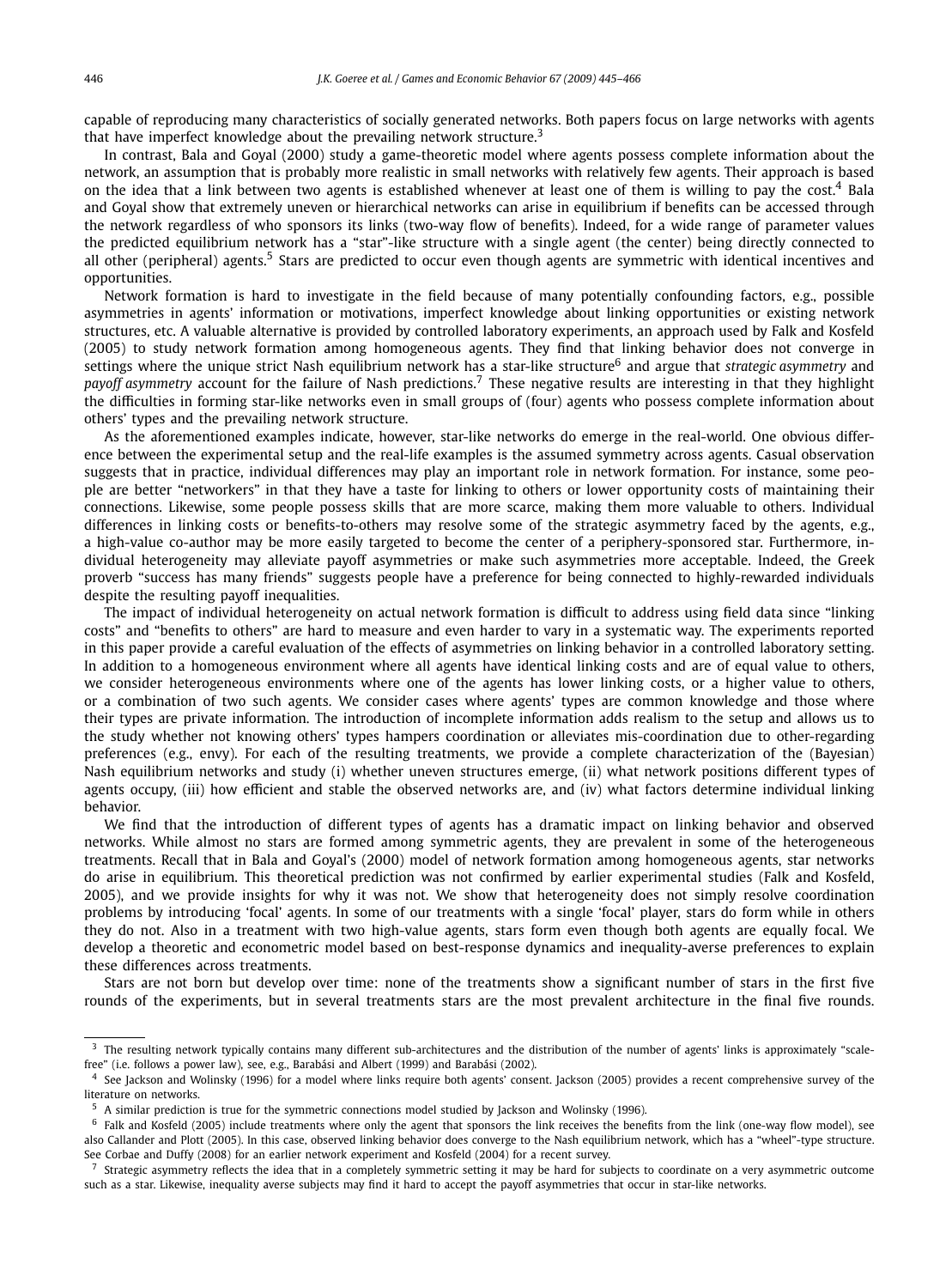Network centrality displays a strong tendency to rise over time in treatments with a high-value agent. A similar trend is observed for the network's efficiency and its stability. In summary, while star formation is absent initially (and remains absent with symmetric agents), repetition and experience enable subjects to coordinate on these hierarchical structures in some of the heterogeneous treatments.

Incomplete information generally hinders star formation. In treatments with a high-value agent the periphery-sponsored star with this agent in the center is a frequent outcome in both information conditions, and the slight differences across information conditions are not significant. Likewise, in treatments with a low-cost agent, incomplete information raises the occurrence of stars with the low-cost agent at the center slightly, but again, this difference is not significant. Finally, when both a low-cost and a high-value agent are present, incomplete information clearly aggravates the coordination problem subjects face: fewer stars are formed and not all of them are periphery-sponsored stars with the high-value agent at the center. In contrast, the abundance of stars observed for the complete information case are all of this type. The differences between the information conditions are significant in this case.

We also test how heterogeneity affects individual behavior. We estimate a structural econometric model based on bestresponse dynamics and inequality-averse preferences to explain agents' linking decisions. In this model, agents experience envy (guilt) when others' net payoffs from the formed network are higher (lower).<sup>8</sup> In most treatments, envy (more than guilt) plays a significant role in individual decision making. In particular, the maximum-likelihood estimates of the envy parameter (obtained by pooling data from several treatments) explain why star formation is much more likely in treatments with a high-value agent than in treatments with a low-cost agent.

This paper is organized as follows. In the next section we outline the key theoretical concepts of network formation with heterogeneous agents and incomplete information (Sections 2.1 and 2.2). We present our experimental design, the experimental parameters and procedures (Sections 2.3 and 2.5), and discuss theoretical predictions (Section 2.4). Section 3 presents results on the empirical frequency of Nash networks (Section 3.1), stars (Section 3.2), the efficiency of observed networks (Section 3.3), their stability (Section 3.4), and the determinants of individual linking behavior (Section 3.5). Section 4 concludes. Appendix A contains proofs and Appendix B contains the instructions.

#### **2. Model, experimental design, and theoretical predictions**

We extend the two-way flow model with decay of Bala and Goyal (2000) to allow for agents that differ in costs or benefits of linking. For alternative approaches to heterogeneity in networks see the models of Johnson and Gilles (2000), and Haller and Sarangi (2005), in which links rather than agents vary in costs or reliability. A related model of Galeotti et al. (2006) studies network formation among heterogeneous agents without decay.

#### *2.1. Basic network concepts*

Let  $N = \{1, \ldots, n\}$  denote the set of agents, with distinct generic members *i* and *j*. Any agent can make a link to any other agent. Agent *i*'s links can be represented by the *linking vector*  $g_i = (g_{i1}, \ldots, g_{in})$  such that  $g_{ii} = 0$  and  $g_{ij} \in \{0, 1\}$ for each  $j \in N\setminus\{i\}$  where  $g_{ij} = 1$  if and only if *i* made a link with *j*. The collection of all agents *N* and all their links  $\{(i, j); g_{ij} = 1\}$  constitute a *directed graph*, or a *network*, which can be represented by the matrix  $g = (g_1, \ldots, g_n)$ .

Graphically we represent agents by small circles and their links by arrows. A link made by agent *i* to agent *j* is represented by a line starting at *i* with the arrowhead pointing towards *j*. Fig. 1 shows an example of a network, where agents 4 and 6 made no links, agent 1 made a link to agents 2 and 4, and agents 2, 3 and 5 made a link to agent 4.

Two agents are *linked* whenever at least one of them made (maintains) a link to the other. It is thus useful to define the closure of g: this is a non-directed network  $\overline{g} = cl(g)$ , defined by  $\overline{g}_{ij} = max\{g_{ij}, g_{ji}\}\$  for each  $i, j \in N$ . A path of length k between *i* and *j* is a sequence of distinct agents  $(i, j_1, \ldots, j_{k-1}, j)$ , such that  $\overline{g}_{ij_1} = \overline{g}_{j_1 j_2} = \cdots = \overline{g}_{j_{k-1}} = 1$ . If at least one path exists between *i* and *j* then *j* is *accessible* for *i* (and vice versa), otherwise *j* is *inaccessible* for *i* (and vice versa). A path  $(j_1,\ldots,j_k)$  is a cycle of length k if  $k\geqslant 3$  and  $\overline{g}_{j_kj_1}=1$ . The distance between i and j,  $i\neq j$ , denoted  $d(i,j;g)$ , is the length of the shortest path between *i* and *j*. If *j* is inaccessible for *i* then the distance is  $d(i, j; g) = \infty$ . If *i* and *j* are (directly) linked, that is, if  $\bar{g}_{ij}=1$ , then  $d(i,j;g)=1$ . For completeness we set  $d(i,i;g)=0$ . The degree of an agent i,  $\deg_i(g)=\sum_{j\neq i}\overline{g}_{ji}$ , is the number of other agents with whom she is linked. Fig. 1 shows a network with, among else, two paths between agents 1 and 5,  $(1, 4, 5)$  and  $(1, 2, 4, 5)$ , and a cycle  $(1, 2, 4, 1)$ . The distance between agents 1 and 5,  $d(1, 5) = 2$ , is implied by the length of the shortest path between them, *(*1*,* 4*,* 5*)*. Agent 2 is linked with agents 1 and 4, thus her degree is 2.

A non-empty subset of agents *M* ⊂ *N* is a *component* of network *g* if every two distinct members of *M* access each other but no agent in *M* accesses any agent in *N*\*M*. An agent having no links in the closure *g* is *isolated*, and forms a component consisting of one member. A network is *connected* if each agent accesses all other agents. In a connected network there are no isolated agents and the unique component consists of the whole set of agents *N*. A network is *minimally sponsored* if  $g_{ij} = 1$  implies  $g_{ji} = 0$  for any *i* and *j*, that is, if every link is maintained by exactly one agent. A network is *minimally connected* if it is minimally sponsored, connected and contains no cycles. In such a network there is a unique path between every pair of distinct agents. For example, all networks shown in Figs. 4–5 below are minimally connected. The network in Fig. 1 is not minimally connected as it contains a cycle and an isolated agent.

<sup>&</sup>lt;sup>8</sup> See Fehr and Schmidt (1999) for an analysis of envy and guilt in general games, and Falk and Kosfeld (2005) for an application to networks.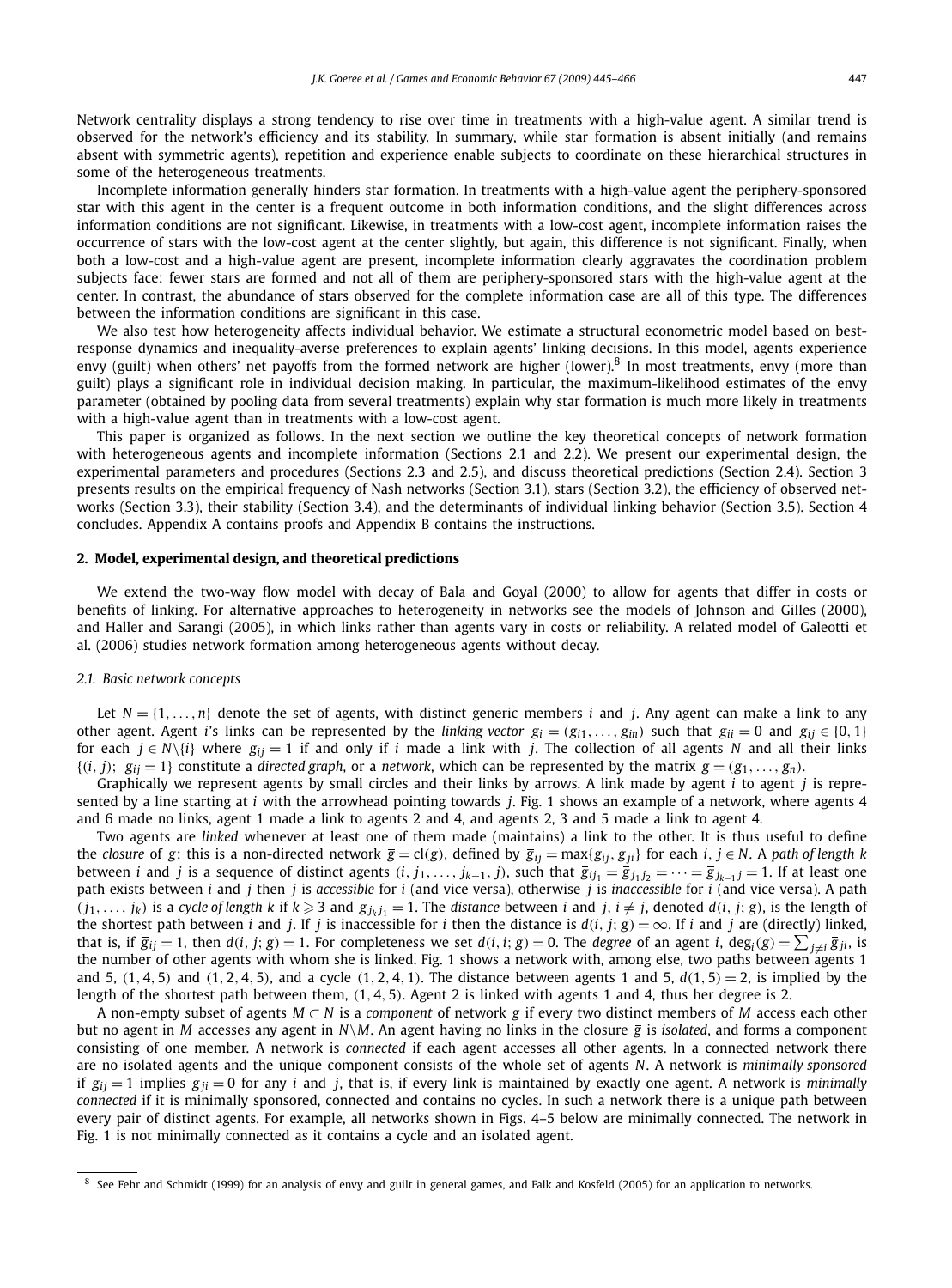

**Fig. 1.** Example of a network of directed links among 6 agents.



**Fig. 2.** Strict (Bayesian) Nash networks for treatments B and Vi.





**Fig. 4.** Strict (Bayesian) Nash networks for treatments C, Ci and CVi.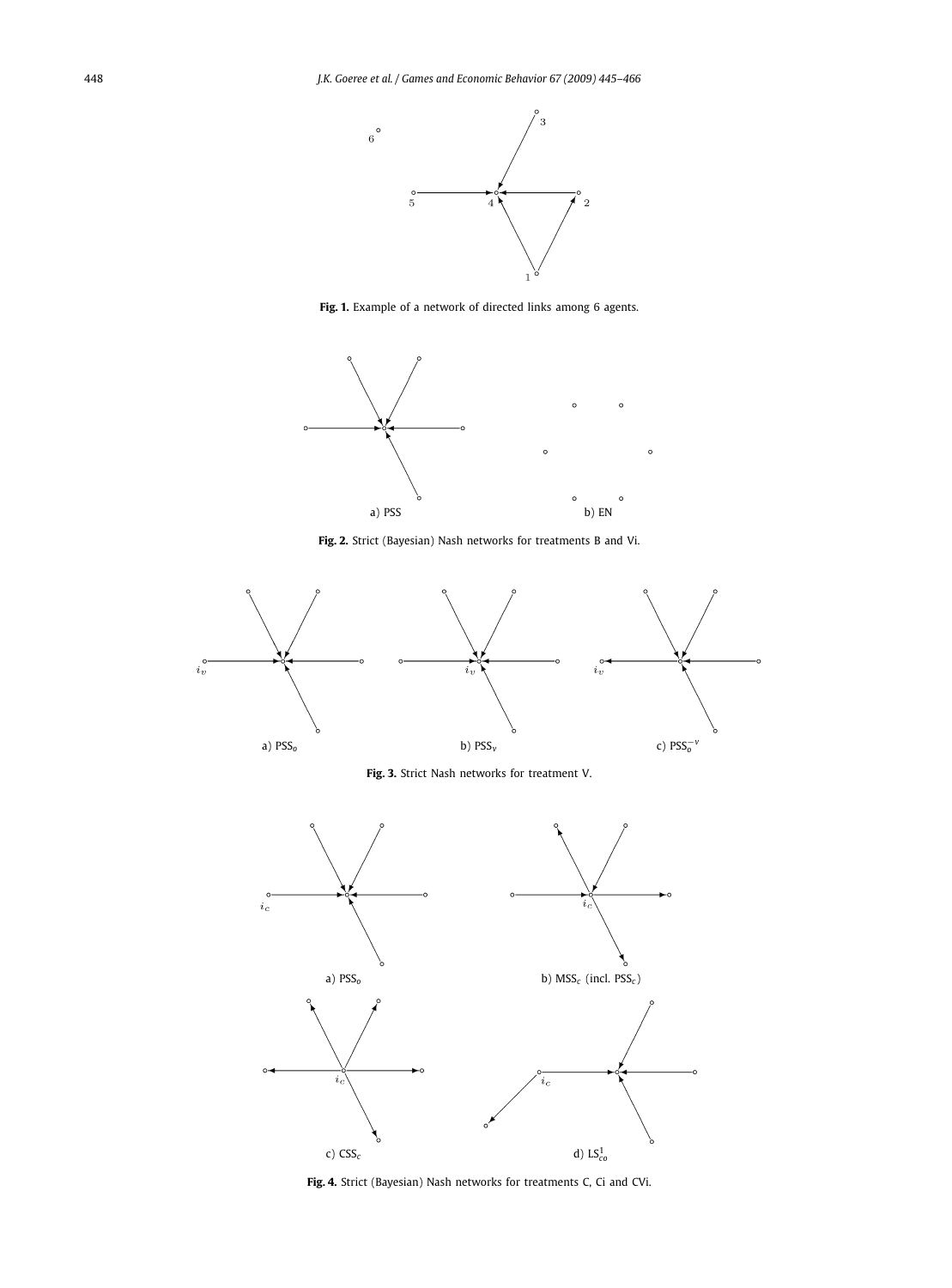

**Fig. 6.** Strict Nash networks for treatment VV.

An agent that has exactly one link in the closure *g* is called *periphery*. We say that agent *i sponsors* the link with agent *j* when  $g_{ij} = 1$  and  $g_{ji} = 0$ . For later reference it is convenient to identify some prominent classes of networks. For a graphical representation of some of the following networks, see Figs. 2–6.

*Empty network (EN)*: No links are made,  $g_{ij} = 0$  for all *i* and *j*.

*Complete network (CN)*: All links are made,  $\overline{g}_{ij} = 1$  for all *i* and *j*.

*Wheel network (WN)*: The links of the network form a cycle of length *n* spanning all agents.

*Star* (*S*): There is one central agent *i*. Each other agent  $j \neq i$  is periphery, linked only with the central agent *i*. The direction of links is arbitrary. Formally,  $\bar{g}_{ik} = 1$  and  $\bar{g}_{jk} = 0$  for  $j, k \neq i$ .

*Minimally-sponsored star (MSS)*: A star where each link is sponsored either by the center agent *i* or by the periphery agent. Formally,  $g_{ki} = 1 \Leftrightarrow g_{ik} = 0$  and  $g_{kj} = 0$  for all  $j, k \neq i$ .

*Periphery-sponsored star (PSS)*: A minimally-sponsored star where all links with the central agent *i* are sponsored by the periphery agents. Formally,  $g_{ki} = 1$ ,  $g_{ik} = 0$  and  $g_{ki} = 0$  for all  $j, k \neq i$ .

*Center-sponsored star (CSS)*: A minimally-sponsored star where the central agent *i* sponsors all the links. Formally, *gki* = 0,  $g_{ik} = 1$  and  $g_{kj} = 0$  for all  $j, k \neq i$ .

*Linked star (LS)*: There are two linked non-periphery agents *i* and *j* while all other agents are periphery, linked with either *i* or *j*. Formally,  $\overline{g}_{ij} = 1$ ,  $\overline{g}_{ki} = 1$  or  $\overline{g}_{kj} = 1$  but not both, and  $\overline{g}_{kl} = 0$  for  $k, l \notin \{i, j\}$ .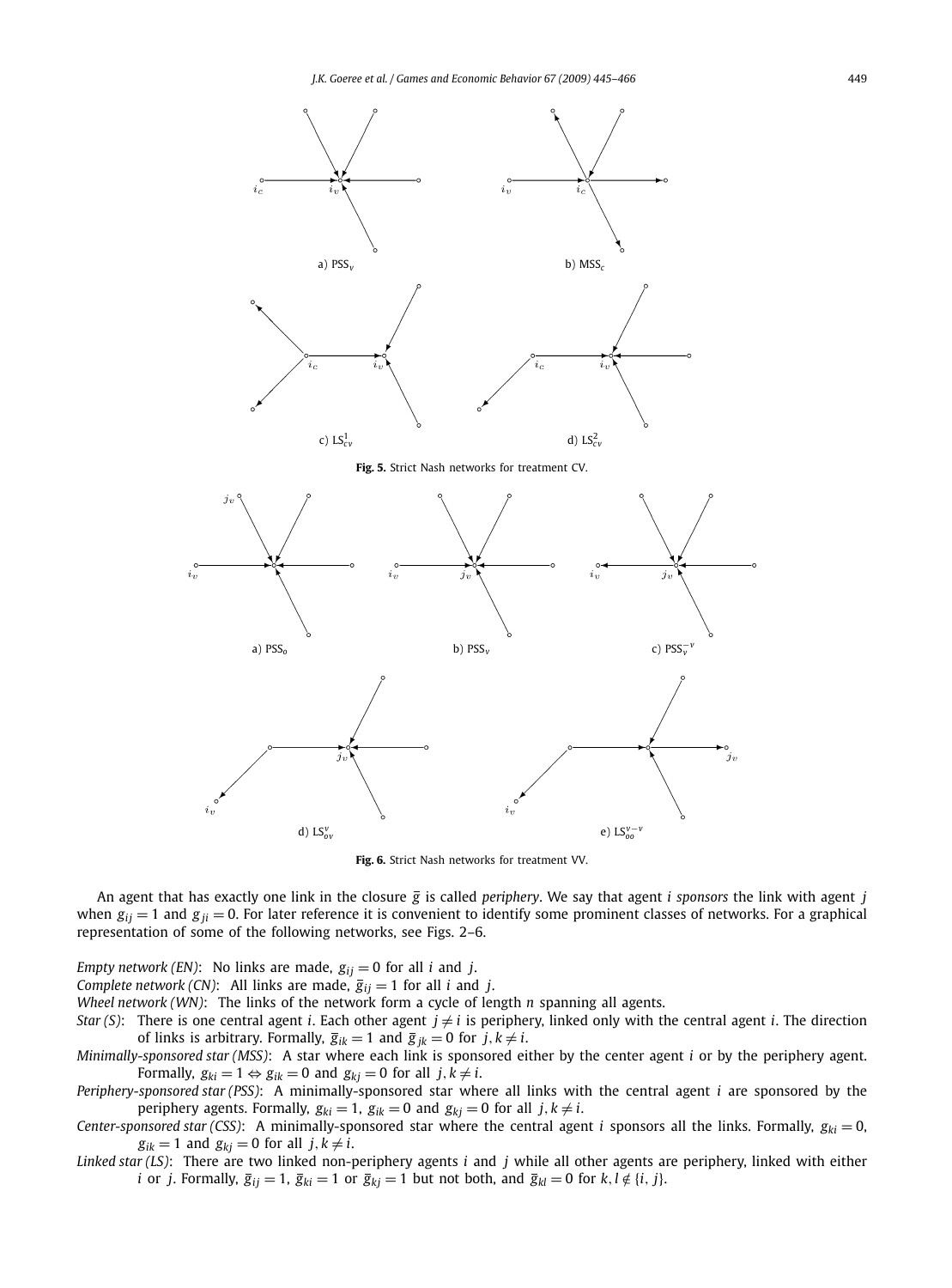#### **Table 1**

| a) Linking costs and values of different agent types                                             |    |                    |    |    |    |                       |
|--------------------------------------------------------------------------------------------------|----|--------------------|----|----|----|-----------------------|
|                                                                                                  |    | Cost per link made |    |    |    | Value to other agents |
| Normal agent                                                                                     |    | 24                 |    |    | 16 |                       |
| Low cost agent                                                                                   |    |                    |    |    | 16 |                       |
| High value agent                                                                                 |    | 24                 |    |    | 32 |                       |
| b) Benefits (per agent accessed) from accessing different types of agents at different distances |    |                    |    |    |    |                       |
| Distance                                                                                         |    |                    |    |    |    | $\propto$             |
| Normal or low cost agent                                                                         | 16 | 12                 |    |    |    |                       |
| High value agent                                                                                 | 32 | 24                 | 18 | 14 | 10 |                       |

#### *2.2. Heterogeneous agents, two-way flow of benefits, and decay*

Suppose each agent *i* provides some service (the quality of which depends on personal skill or information) that has positive value *vi* to others. Agents can materialize these values by (simultaneously) forming links. Each agent *i* incurs positive costs *ci* for every link she forms (capturing the time, effort, or money invested to form and maintain the link). When there is a link between agents *i* and *j*, made either by *i* or *j* (or by both), both enjoy the other's value. Establishing a link therefore does not require mutual consent and the benefits flow both ways. Agents benefit also from any other agent they access through the network although the benefit decreases with distance (reflecting the idea that information may become less accurate, or less valuable as it propagates through the network).

Formally, the benefit that agent *i* extracts from agent *j* depends on the value  $v_i$  as well as on the distance  $d(i, j; g)$  as given by the decay function  $\Phi(v_i, d(i, j; g))$ . We assume that  $\Phi : \mathbb{R}_+ \times \{0, 1, 2, ..., n-1\} \cup \{\infty\} \to \mathbb{R}$  is strictly increasing in value and decreasing in distance, with  $\Phi(v_i, 0) = \Phi(v_i, \infty) = 0$ , that is, an agent receives no benefit from herself nor from those other agents she cannot access.

As in Bala and Goyal (2000) we assume a linear payoff function. The payoff to agent *i* is the sum of the benefits accessed through the network minus the costs of links she maintains. Let  $\mu_i(g) = |\{j \in N; g_{ij} = 1\}|$  be the number of links that agent *i* maintains. The payoff to agent *i* in the network *g* is given by

$$
\pi_i(g) = \sum_{j \in N} \Phi(v_j, d(i, j; g)) - \mu_i(g)c_i.
$$
\n(1)

In the following we assume an exponential decay function  $\Phi(v, d) = \delta^d v$  ( $\delta \in (0, 1)$ ) as in Jackson and Wolinsky (1996) and Bala and Goyal (2000).

#### *2.3. Experimental parameters and design*

To separate the effects of heterogeneity in linking costs and heterogeneity in values we consider five situations. In the *homogeneous* case, all (normal) agents have identical costs and values. In the *low-cost* case, one (low-cost) agent has lower linking costs while all other (normal) agents are as in the homogeneous case. In the *high-value* case, the value of one (high-value) agent exceeds that of other (normal) agents who are as in the homogeneous case. We also study the situation with one low-cost and one high-value agent while keeping all other parameters identical to the homogeneous case. Most theoretical models in network formation assume complete information. In reality, however, this assumption is often not satisfied. Therefore, in addition to the complete information case, we analyze network formation with incomplete information about types (normal, low-cost, high-value). In the incomplete information case each agent only knows her own type and the distribution types. We always assume complete information about the network.<sup>9</sup> To check the robustness of our results, we also investigate the case with two high-value agents instead of only one.<sup>10</sup> In all cases we study groups of  $n = 6$  agents.

In summary, we investigate network formation behavior in five cases that differ with respect to heterogeneity implementing eight treatments (where 'i' stands for incomplete information):

- (B) baseline treatment with groups of 6 normal agents,
- (C & Ci) treatments with groups of 5 normal agents and 1 low-cost agent,
- (V & Vi) treatments with groups of 5 normal agents and 1 high-value agent,
- (VV) treatment with groups of 4 normal agents and 2 high-value agents, and
- (CV & CVi) treatments with groups of 4 normal agents, 1 low-cost agent, and 1 high-value agent.

The parameter values concerning linking costs, agents' values, and decay used in our experiments are depicted in Table 1.

<sup>&</sup>lt;sup>9</sup> There are many interesting kinds of incomplete information conceivable in network formation games. For instance, agents may also only have incomplete information about the actual network structure. We leave the study of these cases for future research.

<sup>&</sup>lt;sup>10</sup> We are thankful to an anonymous referee for suggesting this case.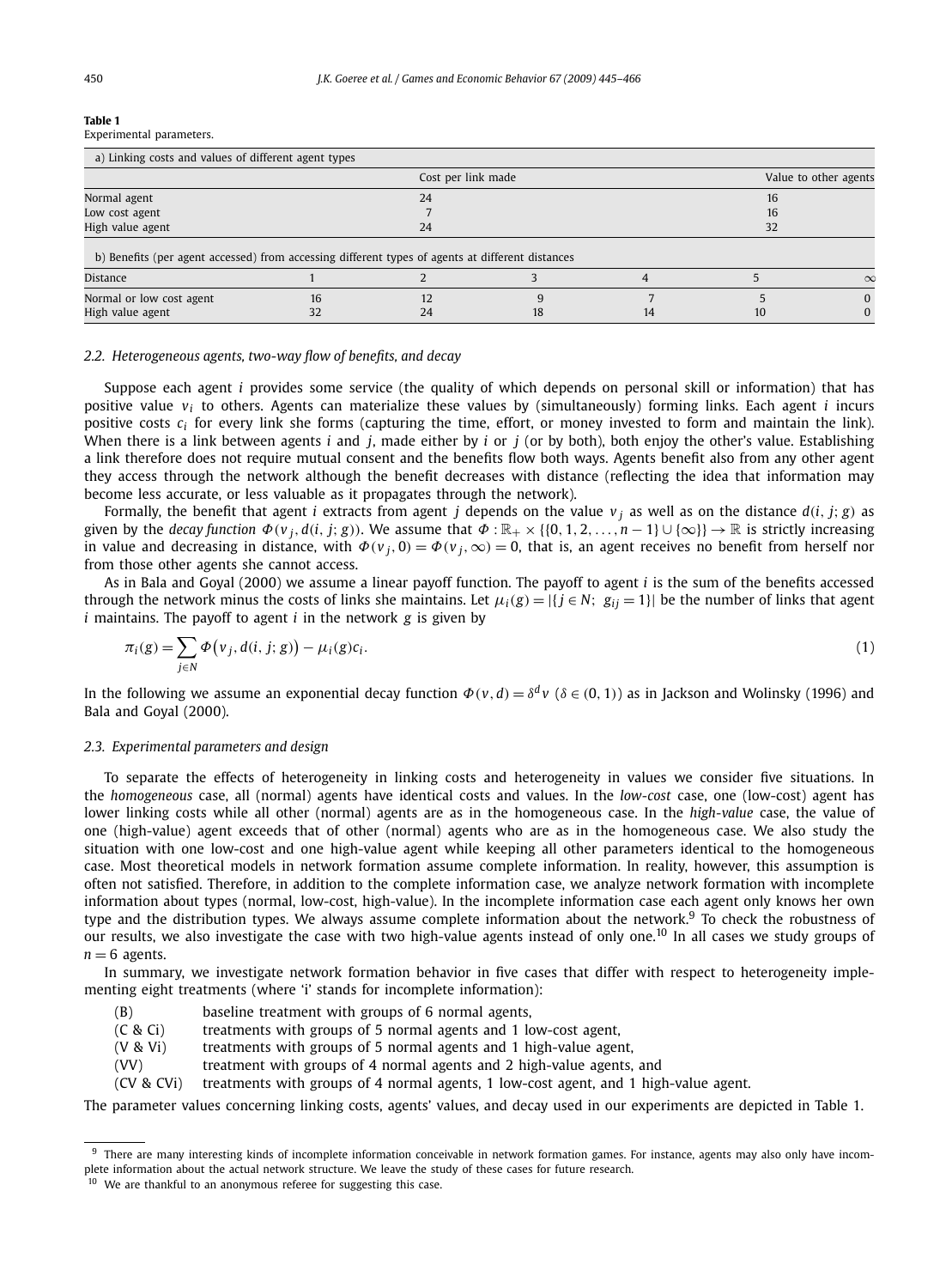The choice of parameter values is guided by our interest in studying the (non-)formation of star networks. The assumed decay of benefits is a discrete approximation of  $\delta^d v$  with  $\delta = 3/4$ , given the values. In the homogeneous case (B) the chosen parameter values are theoretically most favorable for the formation of stars. With *c* = 24 and *v* = 16 all periphery-sponsored stars are the only Nash networks, together with the empty network (see Propositions 5.3 and 5.4 in Bala and Goyal, 2000). For the low-cost case (C & Ci) the implemented low linking cost,  $c<sup>l</sup> = 7$ , implies that all minimally-sponsored stars with agent *i<sub>c</sub>* in the center as well as periphery sponsored stars with any agent in the center are Nash networks, whereas the empty network is not. Intuitively, this makes it more likely (relative to the homogeneous case) that a star network is established and that agent *i<sub>c</sub>* is in its center. For the high-value case (V & Vi) the selected value  $v^h = 32$  guarantees that all periphery-sponsored stars, with any agent in the center, are Nash networks, but the empty network is not. Intuitively, this makes it again more likely (relative to the homogeneous case) that a star network is established where all agents are equally likely to be in its center. In the next section we formally present the theoretical results of the discussed cases as well as the two more complex cases with one low-cost agent  $i_c$ , one high-value agent  $i_v$ , and  $n-2$  normal agents (CV & CVi) and two high-value agents  $i_v$  and  $j_v$  and  $n-2$  normal agents (VV).

The network game is repeated for 30 rounds within each group. In each round, subjects first simultaneously make their linking decisions and then each subject is informed about the established network, her total benefits, her costs, and her payoff. Groups are fixed throughout the experiment and in each group each subject keeps a unique identification tag. In all treatments the player types are fixed throughout the experiment, that is, each subject stays with the initially allocated role for all 30 rounds. In treatments B, V, VV, C, and CV, the type of each agent is publicly announced at the beginning of the first round of the experiment. In treatments Ci, Vi, and CVi, the *collection* of types in the group is publicly announced at the beginning of the first round of the experiment, but the type of each agent remains private information throughout the experiment. Treatments Ci, Vi, and CVi differ from treatments C, V, and CV, respectively, only in terms of the quality of information.

#### *2.4. Equilibrium and efficiency analyses*

Below we provide a complete characterization of the set of (Bayesian) Nash networks assuming selfish preferences. In addition, we show that most equilibrium networks are robust to the introduction of social preferences, with some important exceptions.<sup>11</sup>

Following previous literature on network formation games we consider only pure strategies (Jackson, 2004). The set of pure strategies of agent *i*, G*<sup>i</sup>* , is the set of all her possible linking vectors *gi*. The strategy space of all agents is given by  $G = G_1 \times \cdots \times G_n$ . Any profile of strategies  $g = (g_1, \ldots, g_n)$  constitutes a (directed) network. Agents' benefits depend on  $\bar{g}$ , the undirected closure of *g*.

If agents' values and linking costs and the decay function are common knowledge then the network formation game is played under complete information. In this case we define *Nash networks* to be the networks that are established in the (pure-strategy) Nash equilibria of the game  $\langle N, G, (\pi_i)_{i=1}^n \rangle$ . Given a network *g* let *g*<sub>−*i*</sub> denote the network obtained when all links maintained by agent *i* are removed. The network *g* can thus be written as  $g = g_i \oplus g_{-i}$ , where the symbol '⊕' indicates that *g* is formed by the union of links in *gi* and *g*−*<sup>i</sup>* . A strategy *gi* is a best response of agent *i* to network *g* if

$$
\pi_i(g_i\oplus g_{-i})\geqslant \pi_i\big(g_i'\oplus g_{-i}\big)\quad\text{for all }g_i'\in \mathcal{G}_i.
$$

The set of all best responses of agent *i* to *g* is denoted by  $BR_i(g_{-i})$ . A network  $g = (g_1, \ldots, g_n)$  is a Nash network if  $g_i \in BR_i(g_{-i})$  for each i. A Nash network is strict Nash if  $|BR_i(g_{-i})|=1$  for each i, i.e. each agent is playing her unique best response to the network established by the other agents.

The definition of equilibrium networks is more intricate for network formation games with incomplete information.<sup>12</sup> For convenience, the definition we give here is limited to the setup employed in our experiments. Let the decay function *Φ* be common knowledge. Let the profile of agents' value-cost pairs  $θ = (v_1, c_1), ..., (v_n, c_n)$  be randomly drawn from some finite space of profiles *Θ* and let the ex-ante probability distribution *p* over *Θ* be common knowledge. We denote by *vi(θ)* and  $c_i(\theta)$  the value and linking cost of agent *i* given a profile  $\theta$ . For any profile  $\theta \in \Theta$  and any network *g* the payoff to agent *i* is given by

$$
u_i(g; \theta) = \sum_{j \in N} \Phi(v_j(\theta), d(i, j; g)) - \mu_i(g)c_i(\theta).
$$
\n(2)

Once a profile *θ* ∈ *Θ* is drawn each agent *i* learns her own value and linking cost, *θ<sup>i</sup>* = *(vi(θ), ci(θ))*, which permits her to calculate her (subjective) beliefs  $p_i^{\theta_i}$  over  $\Theta$  and her expected payoff  $E_iu_i(g;\theta_i)=\sum_{\theta'\in\Theta}u_i(g;\theta')p_i^{\theta_i}[\theta']$  in the network  $g.$ Formally, this defines the Bayesian game  $\langle N, \mathcal{G}, \Theta, ((p_i^{\theta_i})_{\theta \in \Theta})_{i=1}^n, (u_i)_{i=1}^n \rangle$ .

<sup>11</sup> Clearly the set of (Bayesian) Nash networks depends on the parameters of the model. However, a full characterization of equilibria for arbitrary parameter values is beyond the scope of this paper. For attempts of a general characterization of equilibrium networks with heterogeneous agents, see Bala and Goyal (2000) and Galeotti et al. (2006). However, also in those papers the set of Nash networks is characterized completely only for certain ranges of parameters (see also Haller et al., 2007).

<sup>&</sup>lt;sup>12</sup> To the best of our knowledge, network formation under incomplete information has been studied only by McBride (2008).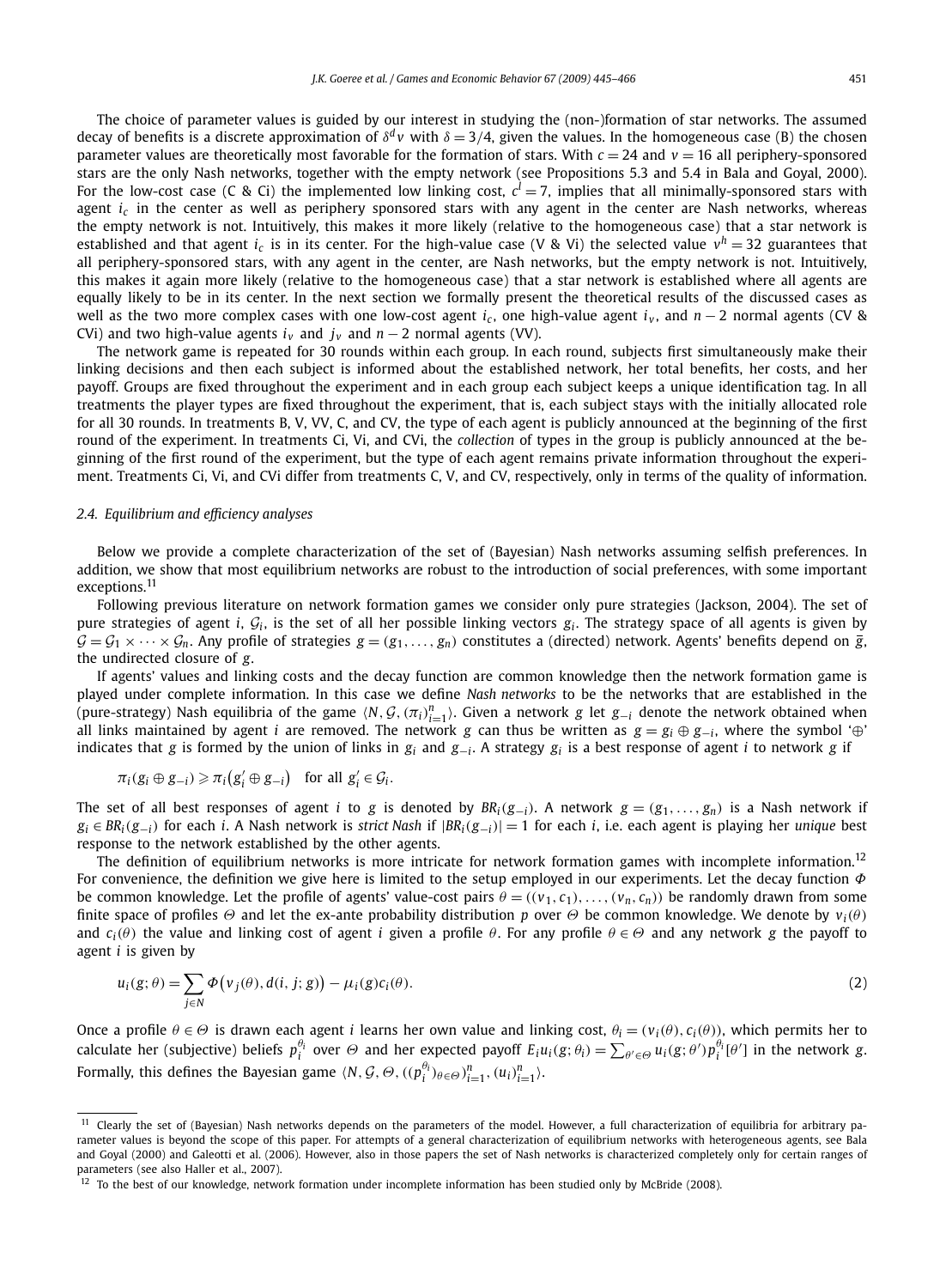The set of equilibrium networks may depend on the realized value-cost profile. A network *g* is a *Bayesian Nash network given profile*  $\theta \in \Theta$  *if, for each agent <i>i*,

$$
E_i u_i(g_i \oplus g_{-i}; \theta_i) \geqslant E_i u_i(g_i' \oplus g_{-i}; \theta_i) \quad \text{for all } g_i' \in \mathcal{G}_i \setminus \{g_i\}. \tag{3}
$$

In a Bayesian Nash network no agent can increase her expected payoff given her beliefs about the profile of values and linking costs among the agents.<sup>13</sup> Network *g* is *strict* Bayesian Nash, given *θ* , if all inequalities (3) are strict.

Below we use the subscripts *c*, *v*, and *o* to indicate a low-cost agent, a high-value, or a (normal) other agent, respectively. For  $x \in \{c, v, o\}$  in the center, a minimally-sponsored star is denoted MSS<sub>x</sub>, a periphery-sponsored star is denoted PSS<sub>x</sub>, and a center-sponsored star is denoted CSS<sub>x</sub>. PSS<sub>x</sub><sup>-*v*</sup> denotes a star with an agent of type *x* in the center that is peripherysponsored except for the center sponsoring links to one or two high-value agents (see Figs. 3c and 6c). LS<sub>zy</sub> denotes a linked star with an agent of type *x* in one center sponsoring links with *p* periphery agents, and an agent of type *y* in the other periphery-sponsored center linked with  $4-p$  periphery agents (LS $_{cv}^1$ , LS $_{cv}^2$  and LS $_{cv}^1$  are shown in Figs. 4d, 5c, and 5d, respectively). LS<sub>ov</sub> denotes a linked star LS<sub>ov</sub> in which the first center sponsors a link with the periphery high-value agent, and LS<sup>y−v</sup> denotes a linked star LS<sup>1</sup><sub>oo</sub> in which each center sponsors a link with one periphery high-value agent (see Fig. 6d, e). In all the linked stars mentioned below, the link between the two central agents is sponsored by the first, except for  $LS_{cv}^2$  where this link can be sponsored by any central agent.

Propositions 1 and 2 provide complete characterizations of the strict (Bayesian) Nash networks for the one-shot network formation games in each of our treatments. Proofs can be found in Appendix A, and illustrations of the equilibrium networks are given in Figs. 2–6.

**Proposition 1.** *The following are the only strict Nash networks for the complete information treatments*:

*B*: *all PSS and the EN. V*: *all PSS and all PSS*<sup> $o$ </sup><sup>*v*</sup>. *C*: all PSS, all  $MSS_c$  including the  $CSS_c$ , and all  $LS_{co}^1$ . *CV*: *the PSS<sub>v</sub>*, all MSS<sub>c</sub> including the CSS<sub>c</sub>, and all LS<sub>1</sub><sup>2</sup> and LS<sub>2</sub><sup>2</sup><sub>cv</sub>. *VV*: all PSS, all PSS<sup>−*v*</sup>, both PSS<sub>*v*</sub><sup>−*v*</sup>, and all LS<sub>*v*</sub><sup>*v*</sup> and LS<sub>*v*<sup>*v*</sub>−*v*.</sub></sup>

**Proposition 2.** *The following are the only strict Bayesian Nash networks for the incomplete information treatments, given any feasible allocation of types*:

*Vi*: *all PSS and the EN. Ci, CVi: all PSS, all MSS<sub>c</sub> including the CSS<sub>c</sub>, and all LS<sub>co</sub> and LS<sub>c</sub><sub>v</sub>.* 

Predictions regarding the impact of information on network formation are obtained by comparing the set of equilibrium networks across the treatments with identical type distributions. Limiting information changes the set of equilibrium networks in the treatments with a high-value agent, but not in the treatment with only one low-cost agent. This suggests, in particular, that behavior in C should be similar to that in Ci. With repetition, however, agents may overcome the uncertainty about types in any incomplete information treatment. An interesting question, therefore, is whether in the experiment behavior in later rounds of an incomplete information treatment will be similar to behavior in the corresponding complete information treatment.

Efficiency can be measured with the sum of agents' payoffs. Let  $w : \mathcal{G} \to \mathbb{R}$  be defined as  $w(g) = \sum_{i=1}^{n} \pi_i(g)$ . A network *g* is *efficient* if  $w(g) \ge w(g')$  for all  $g' \in G$ . For the linear payoffs in Eq. (1) the efficient network is the one which maximizes the total benefits of all agents, less the aggregate cost of links of the network. Proposition 3 shows that star networks have the best ratio between the number of links and the aggregate distance between agents.

**Proposition 3.** *The following are the only efficient networks for the different treatments*:

*B*: *all MSS. V, Vi, VV*: *all MSSv . C, Ci, CV, CVi*: *the CSSc .*

The proof of Proposition 3 is provided in Appendix A. In the baseline treatment B, each periphery-sponsored star network is Nash and efficient. In treatment VV, all PSS<sub>v</sub> and PSS<sup>−v</sup> are Nash and efficient. In all other treatments there is a unique efficient (Bayesian) Nash network. To summarize, in every treatment the efficient equilibrium network is a star network. For

<sup>&</sup>lt;sup>13</sup> The relation between ex-ante defined Bayesian equilibria and the "interim" defined Bayesian Nash networks is as follows. A (pure) strategy profile *<sup>s</sup>* : *Θ* → G is a Bayesian equilibrium of our network formation game if and only if *<sup>s</sup>(θ)* is a Bayesian Nash network given any allocation *θ* ∈ *Θ*. See, e.g., Fudenberg and Tirole (1991) for discussion on the equivalence between ex-ante and "interim" formulations of equilibria in Bayesian games.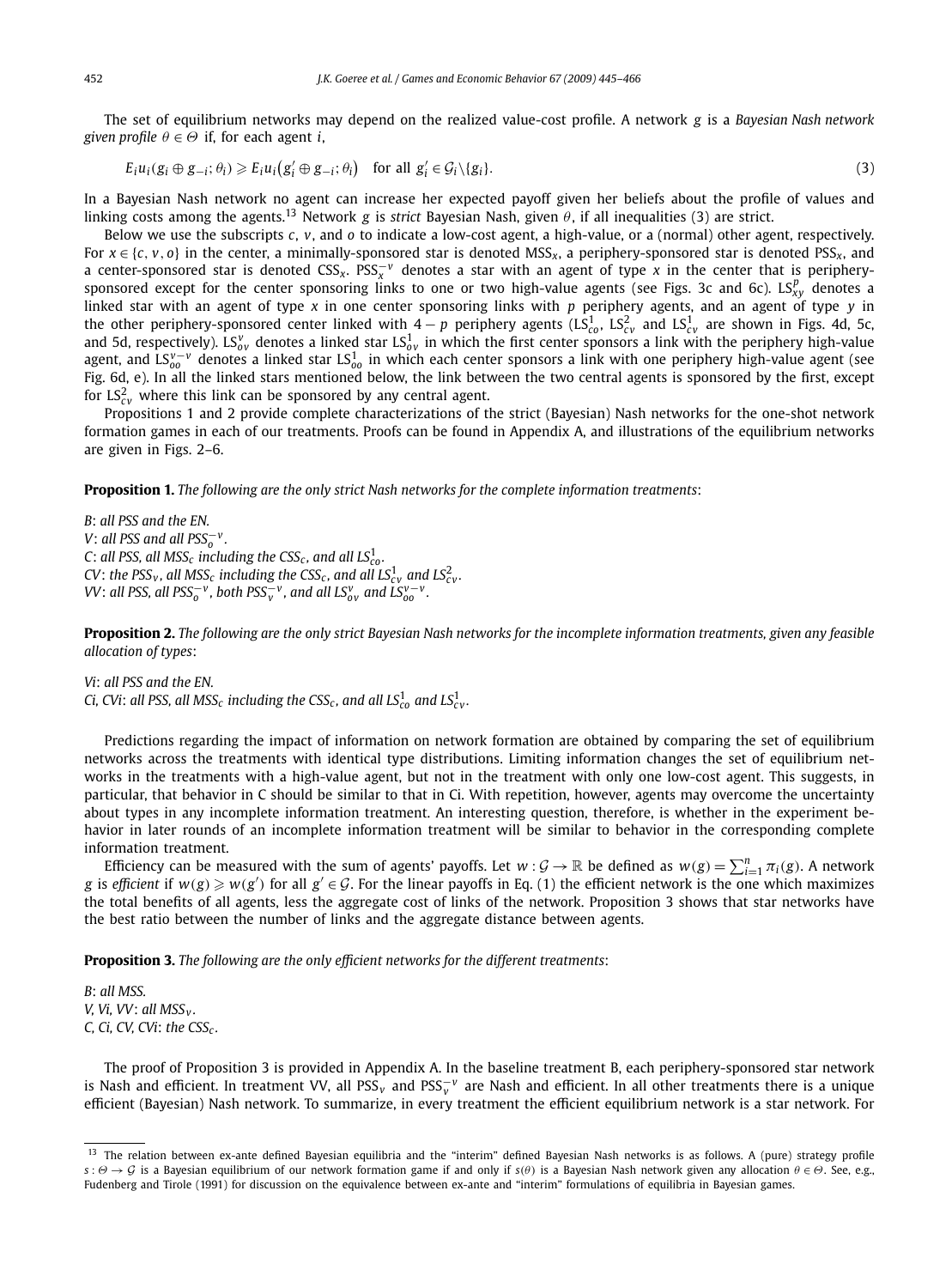later use, w also define the *relative efficiency* of a network  $g \in G$  to be the ratio  $w(g)/w(g^*)$ , where  $g^* \in G$  is the efficient network. The two benchmark relative efficiencies are 0 for the empty network and 1 for the efficient network.

Finally, payoff inequalities may destabilize a network if it is established by agents that are inequality averse. In order to study the impact of inequality aversion for network formation we use the model of Fehr and Schmidt (1999). In this model, each player *i* is characterized by two *coefficients of inequality aversion*  $\alpha_i$  and  $\beta_i$ , satisfying

$$
0 \leq \beta_i < 1 \quad \text{and} \quad \beta_i \leq \alpha_i,\tag{4}
$$

where *α<sup>i</sup>* describes player *i*'s aversion to disadvantageous inequality (envy) and *β<sup>i</sup>* describes her aversion to advantageous inequality (guilt). For each vector of (monetary) earnings  $\pi = (\pi_1, \ldots, \pi_n)$  the *utility* of player *i* is given by

$$
u_i(\pi) = \pi_i - \frac{\alpha_i}{n-1} \sum_j \max\{\pi_j - \pi_i, 0\} - \frac{\beta_i}{n-1} \sum_j \max\{\pi_i - \pi_j, 0\}.
$$
 (5)

Note that when the inequality among players increases, the utility of a player with positive coefficients of inequality aversion decreases. Fehr and Schmidt (1999) use several experimental data sets to come up with the following "natural" bounds on coefficients of inequality aversion:

$$
0 \leq \alpha_i \leq 4 \quad \text{and} \quad 0 \leq \beta_i \leq 0.6. \tag{6}
$$

Proposition 4 below shows, for our complete information treatments, that most networks which are strict Nash when formed by agents with standard preferences remain strict Nash when formed by agents with natural levels of inequality aversion.<sup>14</sup>

**Proposition 4.** *The strict Nash networks characterized by Proposition* 1 *remain strict Nash networks for natural levels of inequality aversion, except*:

C: CSS<sub>c</sub> is no longer SNN if  $\alpha_c > 1.5 + 1.2\beta$  and MSS<sub>c</sub> where the central agent sponsors four links are no longer SNN if  $\alpha_c > 2.2 + 2.2\beta$ . CV: CSS<sub>c</sub> is no longer SNN if  $\alpha_c > 1.7 + 2\beta$ , MSS<sub>c</sub> where the central agent sponsors four links are no longer SNN if  $\alpha_c > 3.3 + 4.7\beta$ ,  $a$  and LS $_{\rm cv}^2$  where  $i_{\rm v}$  sponsors the link with  $i_{\rm c}$  are no longer SNN if  $\alpha_{\rm v} > 1.1 + 0.7$   $\beta$ .

W: PSS $_0^{-v}$  where the central agent sponsors two links are no longer SNN if  $\alpha_o>1.7+4.3\beta$ , and LS $_{ov}^v$  and LS $_{oo}^{v-v}$  are no longer SNN if  $\alpha$ <sup>0</sup> > 0.7 + 0.8*β* and, respectively,  $\alpha$ <sup>0</sup> > 0.7 + 0.7*β* for central agents o.

The intuition for these results is as follows. Recall that an inequality averse agent is willing to deviate from an equilibrium and sacrifice part of her earnings only if that substantially decreases the total inequality she experiences. For most of the Nash networks listed in Proposition 1 a unilateral deviation by one of the agents results in a loss of earnings and does not sufficiently decrease, or may even *increase*, the inequality she experiences (e.g., when a peripheral agent unilaterally deviates by removing her link to the high-value agent in the center). An exception is the removal of links by the low-cost agent in the center of the CSS*<sup>c</sup>* and some MSS*<sup>c</sup>* networks. In such networks, the center earns much less than the peripheral agents she supports. By removing links, the center lowers others' earnings substantially more than her own, thus lowering her material payoffs but at the same time reducing feelings of envy.

Proposition 4 provides critical levels for the envy and guilt parameters such that CSS*<sup>c</sup>* and some MSS*<sup>c</sup>* are no longer strict Nash. As we report below, the envy and guilt estimates for our data set are close to these critical levels, which explains one of our main treatment effects: the lack of star formation in the low-cost treatments compared to the abundance of stars in the high-value treatments.

#### *2.5. Experimental procedures*

The experimental sessions were conducted in Spring of 2003 and 2007 at the CREED laboratory at the University of Amsterdam and at the Social Science Experimental Laboratory at the California Institute of Technology. In total 264 subjects participated. Each experimental session lasted between 45 and 90 minutes. Subjects' total earnings were determined by the sum of the points earned over all the rounds, using a conversion rate of 70 points per Euro or US dollar (the benefits and costs listed in Table 1 are all in points). The average earnings were 22.8 Euros or (roughly) USD 25 at the time the experiments were conducted. Subjects were recruited through notices on bulletin boards and through email announcements. Each subject participated in only one session and none had previously participated in a similar experiment. To ensure anonymity, at least twelve subjects were recruited for every session and were randomly divided into at least two independent groups. They were seated in separated cubicles, which ensured anonymity during the experiment. We consider each group as one

<sup>&</sup>lt;sup>14</sup> The partial characterization of the equilibrium networks is sufficient for our analysis. It is, however, interesting to note that particular combinations of inequality aversion parameters lead to new equilibrium networks even when all agents are equally inequity averse. To illustrate, the empty network is strict Nash in treatments C, V and VV when  $\alpha_i = 4$  and  $\beta_i = 0.6$  and various linked stars are strict Nash in all complete information treatments when  $\alpha$ <sup>*i*</sup> = *βi* = 0.6. Curiously, wheel networks are strict Nash in treatment B whenever  $\beta$ <sub>i</sub>  $\geqslant$  0.8 and a disconnected network with only one link, sponsored by the low-cost agent, is strict Nash in treatment C when  $\alpha_i = 4$  and  $\beta_i = 0$ .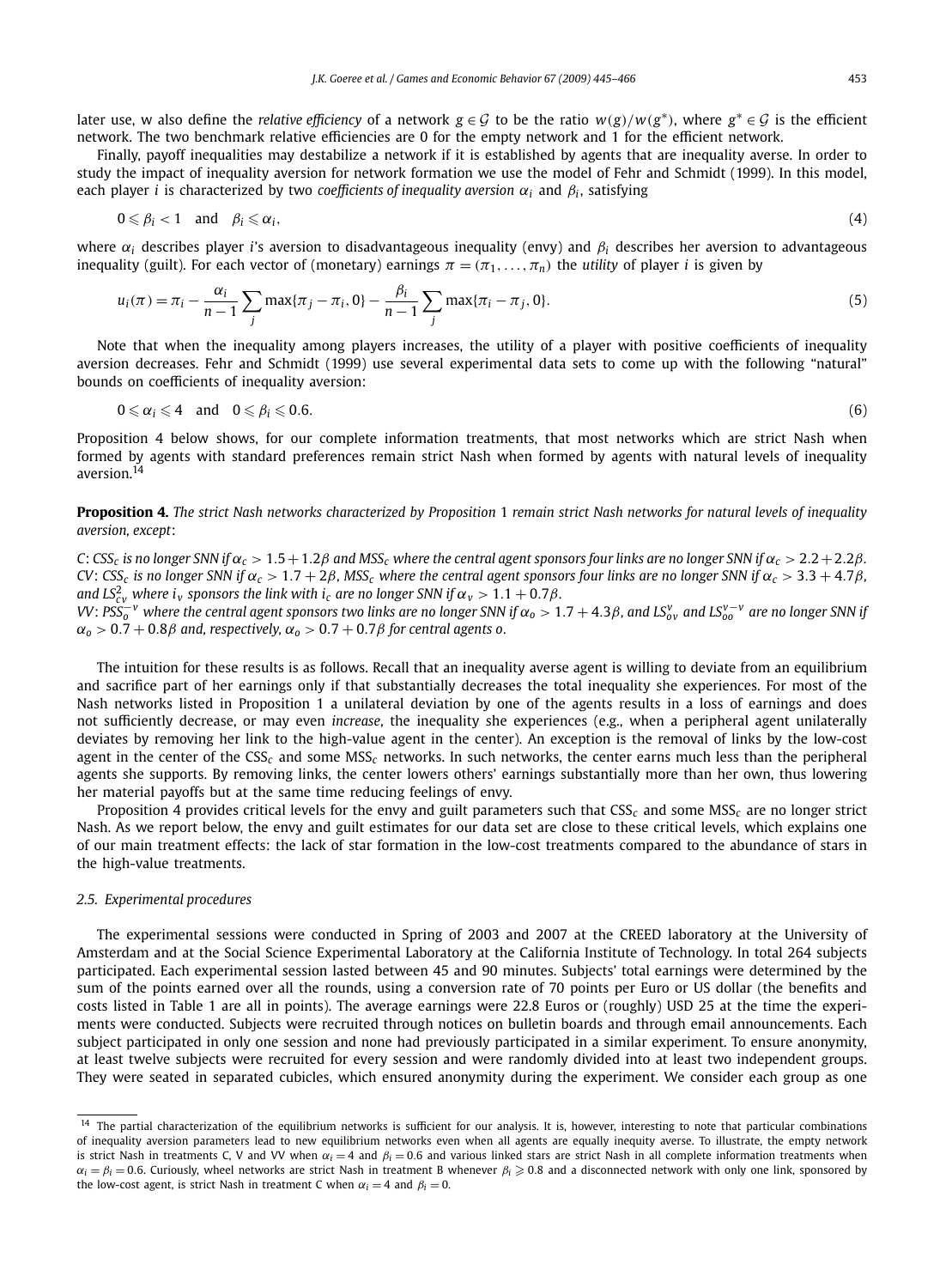independent observation. The number of groups in treatments B, C, Ci, V, Vi, VV, CV, and CVi are 7, 6, 6, 4, 6, 5, 4, and 6, respectively.

At the beginning of a session, subjects were told the rules of conduct and provided with detailed instructions. The instructions were read aloud and shown on the computer screen.<sup>15</sup> After having finished the instructions, subjects received a printed summary and were asked to complete a questionnaire designed to test their understanding of the network formation game, the payoff calculations, and the computer interface. Once all subjects had correctly answered the questionnaire, we conducted a single practice round (without providing feedback about others' choices). The experiment started after all subjects confirmed they had no further questions.

Care was taken to minimize differences in the instructions for different treatments.<sup>16</sup> In all treatments, subiects knew the size of their group, the numbers of normal, low-cost, and high-value types in their group, the type-conditional payoff functions, the information condition, and the number of rounds. To increase anonymity and avoid suggestive framing, each subject's screen displayed herself as "Me" and the other five members in her group as "A," "B," "C," "D," and "E." Each letter corresponded to the same member in the group throughout the session, and this was common knowledge. The game was neutrally framed. Subjects types were named after colors: "green" (normal), "purple" (low-cost), or "blue" (high-value). The term "network" was also avoided, instead subjects were forming "links" with other subjects. In the complete information treatments, each subject observed the color of all other subjects in the group. In the incomplete information treatments, each subject only observed her own color. Each subject's color remained the same during all 30 periods of the experiment.

#### **3. Results**

We first present results concerning the occurrence of equilibrium networks in the different treatments. Then we investigate whether star networks are formed and how the frequency of stars (if any) varies across treatments and over time. We briefly discuss the efficiency and stability of the observed networks. Finally, we study how individual behavior accounts for the observed networks. For convenience we use the classification of star architectures introduced in Sections 2.1 and 2.4. If not otherwise stated all statistical tests are based on independent observations, i.e. groups.

We begin with a few preliminary observations. Subjects in our experiments actively link with each other: across all treatments and all rounds we never observe the empty network. Neither do we observe the complete network, which indicates that there is no excessive 'over-linking.' Furthermore, we observe that between 11 and 14% of networks in treatments B, C and Ci are minimally connected whereas in treatments V, Vi, VV, CV and CVi their frequencies are between 43 and 60%. Since non-empty equilibrium networks are minimally connected (see Appendix A) these frequencies suggest that the presence of a high-value agent facilitates formation of equilibrium networks.

#### *3.1. Do subjects form equilibrium networks?*

Table 2 depicts the frequency of (Bayesian) Nash networks in all treatments across all rounds. The differences across treatments are quite striking. In the baseline treatment B with only homogeneous agents not a single Nash network is formed. A similar conclusion holds for treatments with one low-cost agent. In C and Ci, respectively, only 2.2 and 8.9% of all observed networks are (Bayesian) Nash. However, introducing at least one high-value agent has a dramatic effect on the frequency of equilibrium networks. In V, VV, and Vi, 40.8, 50.7, and 51.1% of all observed networks are (Bayesian) Nash and for CV and CVi the ratios are 33.3 and 26.7%, respectively.

Considering data from only the last five rounds indicates even larger differences across treatments. The relative frequency of (Bayesian) Nash networks in V, VV, Vi, CV, and CVi, respectively, is 75.0, 92, 83.3, 95.0, and 66.7%. In stark contrast, in C and Ci only 10.0 and 16.7% of all networks are (Bayesian) Nash. In B no Nash networks are formed at all. In the treatments where a high-value agent is present subjects tend to form an equilibrium network whereas this is not the case in the other treatments.<sup>17</sup>

### *3.2. Do subjects form star networks?*

Fig. 7 depicts the frequency of the different star architectures for all seven treatments aggregated across the first five rounds (panel a) and the last five rounds (panel b). Very few star structures are formed in early rounds. In treatments B, Ci, CV and CVi, no stars are observed at all. In treatment C 10% (3/30) of all networks are stars, all of them have the low cost

<sup>&</sup>lt;sup>15</sup> The experiment and the questionnaire were computerized using software developed at CREED by Jos Theelen.

<sup>&</sup>lt;sup>16</sup> Instructions can be found in Appendix B with the parts that differ between treatments emphasized.

<sup>&</sup>lt;sup>17</sup> We calculated the Spearman rank order correlations between the average number of (Bayesian) Nash networks across groups and the round number. For treatments V, VV, Vi, CV, and CVi this correlation coefficient is larger than 0*.*86 and significant at *p <* 0*.*0001 (two-sided tests). This clearly indicates that in these treatments more equilibrium networks are formed as agents gain experience. Interestingly, there is weak evidence of learning in treatment Ci, where the percentage of Bayesian Nash networks increases from 0.0% in the first 16 rounds to 16.7% in the last few rounds. This increase is statistically significant ( $\rho = 0.84$ ,  $p < 0.0001$ ; two-sided test). Note, however, that in quantitative terms the number of Bayesian Nash networks in Ci is considerably less than in treatments with a high-value agent. No convergence towards Nash networks can be found in treatments B (because there are no Nash networks at all) and C where the Spearman correlation coefficient is not significantly different from zero (*p >* 0*.*2935; two-sided tests).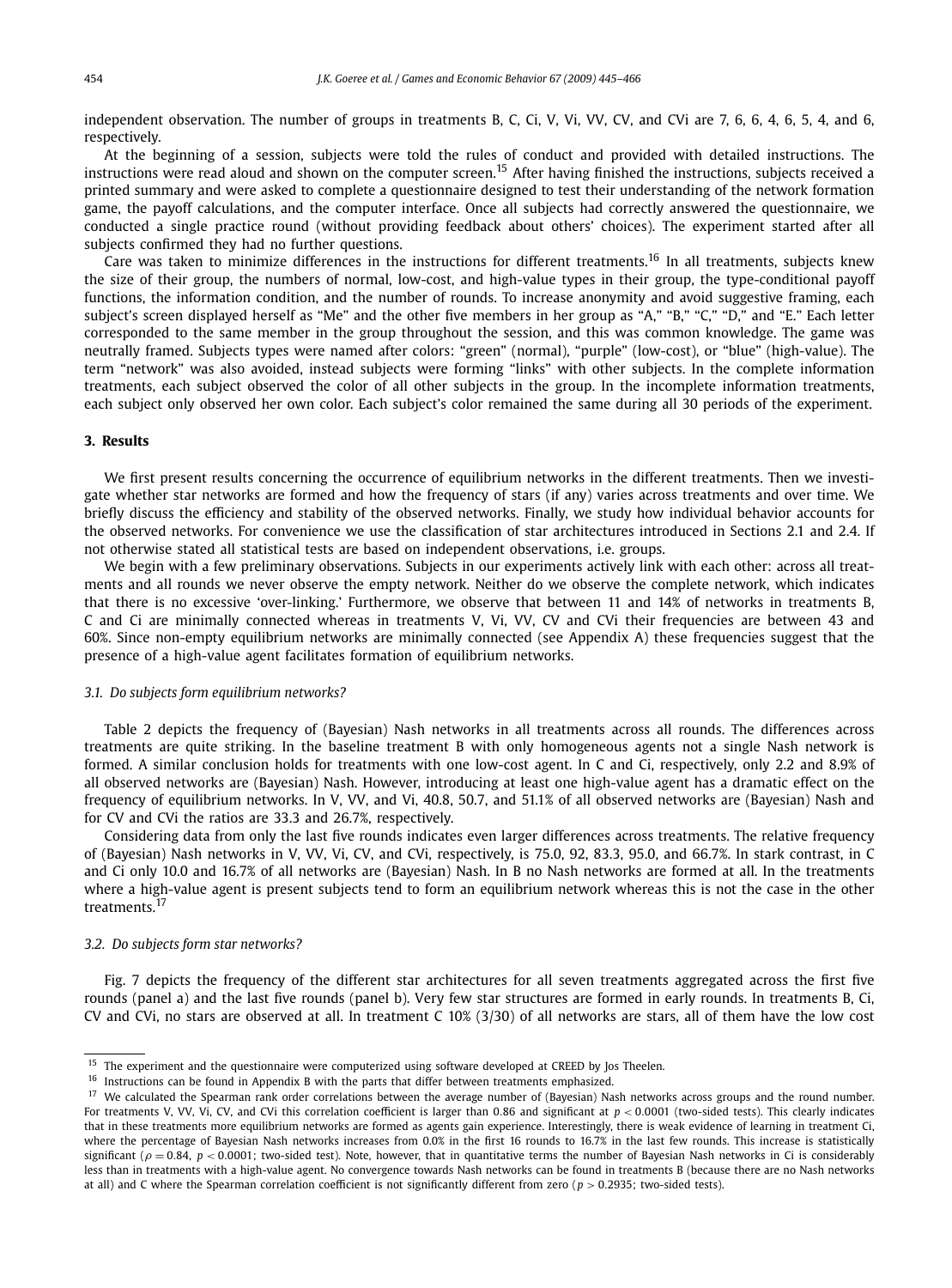| Table 2                                                            |  |
|--------------------------------------------------------------------|--|
| Frequency of (Bayesian) Nash networks in the different treatments. |  |

| Treatment | Equilibrium networks (in percent) |         |         |              |              |                  |           |           | Total     | # Obs. |     |
|-----------|-----------------------------------|---------|---------|--------------|--------------|------------------|-----------|-----------|-----------|--------|-----|
|           | EN                                | $PSS_0$ | $PSS_v$ | $PSS_0^{-v}$ | $PSS_v^{-v}$ | MSS <sub>c</sub> | $LS_{ov}$ | $LS_{CO}$ | $LS_{CV}$ |        |     |
| B         | 0.0                               | 0.0     |         |              |              |                  |           |           |           | 0.0    | 210 |
| C         |                                   | 0.0     |         |              |              | 2.2              |           | 0.0       |           | 2.2    | 180 |
| Ci        |                                   | 0.0     |         |              |              | 8.9              |           | 0.0       |           | 8.9    | 180 |
| V         |                                   | 0.0     | 40.8    | 0.0          |              |                  |           |           |           | 40.8   | 120 |
| VV        |                                   | 0.0     | 30.0    |              | 4.0          |                  | 16.7      |           |           | 50.7   | 150 |
| Vi        | 0.0                               | 0.0     | 51.1    |              |              |                  |           |           |           | 51.1   | 180 |
| <b>CV</b> |                                   |         | 33.3    |              |              | 0.0              |           |           |           | 33.3   | 120 |
| CVi       |                                   | 0.0     | 17.8    |              |              | 5.0              |           |           | 3.9       | 26.7   | 180 |

*Note*: PSS<sub>o</sub> (PSS<sub>v</sub>): periphery-sponsored star with a normal (high-value) type in the center; PSS−<sup>*v*</sup> (PSS−<sup>*v*</sup>): star with a normal (one high-value) agent in the center that is periphery-sponsored except for the center sponsoring one link to the (other) high-value agent; MSS*<sup>c</sup>* : minimally-sponsored star with the low-cost agent in the center; LS<sub>ov</sub> (LS<sub>co</sub>) [LS<sub>cv</sub>]: linked star with a high-value ([low-cost]) agent in one center and a normal [high-value] agent in the other center; EN: empty network. Empty cells indicate the network is not an equilibrium network in the corresponding treatment.

agent in the center with mixed sponsoring. Some stars are also formed in the treatments with at least one high-value agent  $(25\% (5/20)$  in V,  $10\% (3/30)$  in Vi, and  $4\% (1/25)$  in VV). Interestingly, all observed star networks in V and Vi are efficient equilibrium networks, i.e. periphery-sponsored stars with the high-value agent in the center.

Fig. 7b highlights the differences across treatments in the last five rounds. Comparing the results to those for the first five rounds indicates that repetition and experience can have a dramatic effect on formation of stars. In the baseline treatment with homogeneous agents only 2 out of 35 networks in the last five rounds are stars  $(5.7%)$ .<sup>18</sup> A low frequency of stars is observed also in the treatments with one low cost agent, C and Ci. In C only 5 networks out of 30 are stars (16.7%); in all of them the low-cost agent is in the center. Interestingly, there are slightly more stars in the incomplete information case Ci, but their frequency is with 26.7% (8/30) still low,<sup>19</sup> and the differences between the two information conditions are not significant ( $p = 0.53$  using a  $\chi^2$  test).

The results for the treatments with at least one high-value agent are very different. In all five treatments V, VV, Vi, CV, and CVi, stars are the prevailing network architecture. In V 75% (15/20), in VV 56% (14/25) and in Vi 83.3% (25/30) of all networks are stars. The difference between the two information conditions V and Vi is not significant ( $p = 0.71$  using a *χ*<sup>2</sup> test). In CVi the frequency of stars is 60% (18/30) while in CV their frequency is almost 100% (19/20). In this case, the difference between the information conditions is significant ( $p = 0.01$  using a  $\chi^2$  test). In other words, the introduction of private information about players' types significantly lowers the number of stars formed when both high-value and low-cost agents are present.

Remarkably, in V, VV, Vi, and CV all formed stars have the high-value agent in the center and most are periphery sponsored. In CVi such networks are formed in the majority of cases.<sup>20</sup> It is worth noting that in VV and CVi also linked stars, which are inefficient equilibrium networks, are formed (VV: 36% (9/25), CVi: 6.7% (2/30)) in the last 5 rounds. From these results it is obvious that the presence of a high-value agent facilitates the formation of (linked) stars, but not necessarily efficient ones.<sup>21</sup> Furthermore, as for the case of equilibrium networks, the dynamics of star formation are quite different across treatments. The Spearman rank order correlation of the average number of stars (of any form) across groups with the round is insignificant for treatments B and C ( $p$   $\geqslant$  0.2255; two-sided tests). In all other treatments we observe significantly positive correlations ( $\rho > 0.80$ ,  $p < 0.001$ ; two-sided tests).<sup>22</sup>

To summarize, stars (whether equilibrium or not) very rarely form in early rounds when subjects have little or no experience (independent of the treatment). This indicates that forming a star with a high-value or a low-cost agent in the center is not an obvious or focal outcome. With repetition, only a few stars are formed when agents are homogeneous or differ only in linking costs. In contrast, in treatments with at least one high-value agent, experienced agents often form stars, most frequently with the high-value agent in the center.

Given that stars only form in some of the treatments, asking for 'exact' stars may be too restrictive given the huge coordination problem subjects face in the experiment. We therefore also investigate the less restrictive measure of 'centrality' of a network.

<sup>&</sup>lt;sup>18</sup> Interestingly, also other prominent structures do not show up in this treatment. The complete network is never formed and the wheel is formed in only 2 out of 35 cases.

<sup>&</sup>lt;sup>19</sup> Note that none of the observed stars in C coincides with the efficient center-sponsored star where the low-cost agent sponsors all links. In Ci the majority (62.5%; 5/8) of star networks are efficient CSS*<sup>c</sup>* networks.

<sup>&</sup>lt;sup>20</sup> The efficient network in treatments CV and CVi is CSS<sub>c</sub>, which do not occur at all in CV and form only in 6.7% of all cases (2/30) in CVi. In CVi we also observe a few other stars with the low-cost agent in the center (13.3%; 4/30).

 $21$  Notably in treatments V, VV, Vi, CV, and CVi, all stars formed are (Bayesian) Nash networks. In particular, in VV the observed 'other' stars with a highvalue agent in the center (star<sub>v</sub>) and in CVi the 'other' stars with the low-cost agent in the center (star<sub>c</sub>) are all minimally sponsored. In treatment C, 3 of the 5 observed star*<sup>c</sup>* networks are minimally sponsored and, hence, Nash. In Ci and B none of the few observed other stars is a (Bayesian) Nash network.

 $22$  The positive correlation in treatment Ci is due to the fact that up to round 16 no stars at all are formed whereas from round 17 onwards between 1 and 3 stars are formed in each round. In the other treatments with a significantly positive correlation coefficient the increase in the number of stars over time exhibits a much stronger pattern.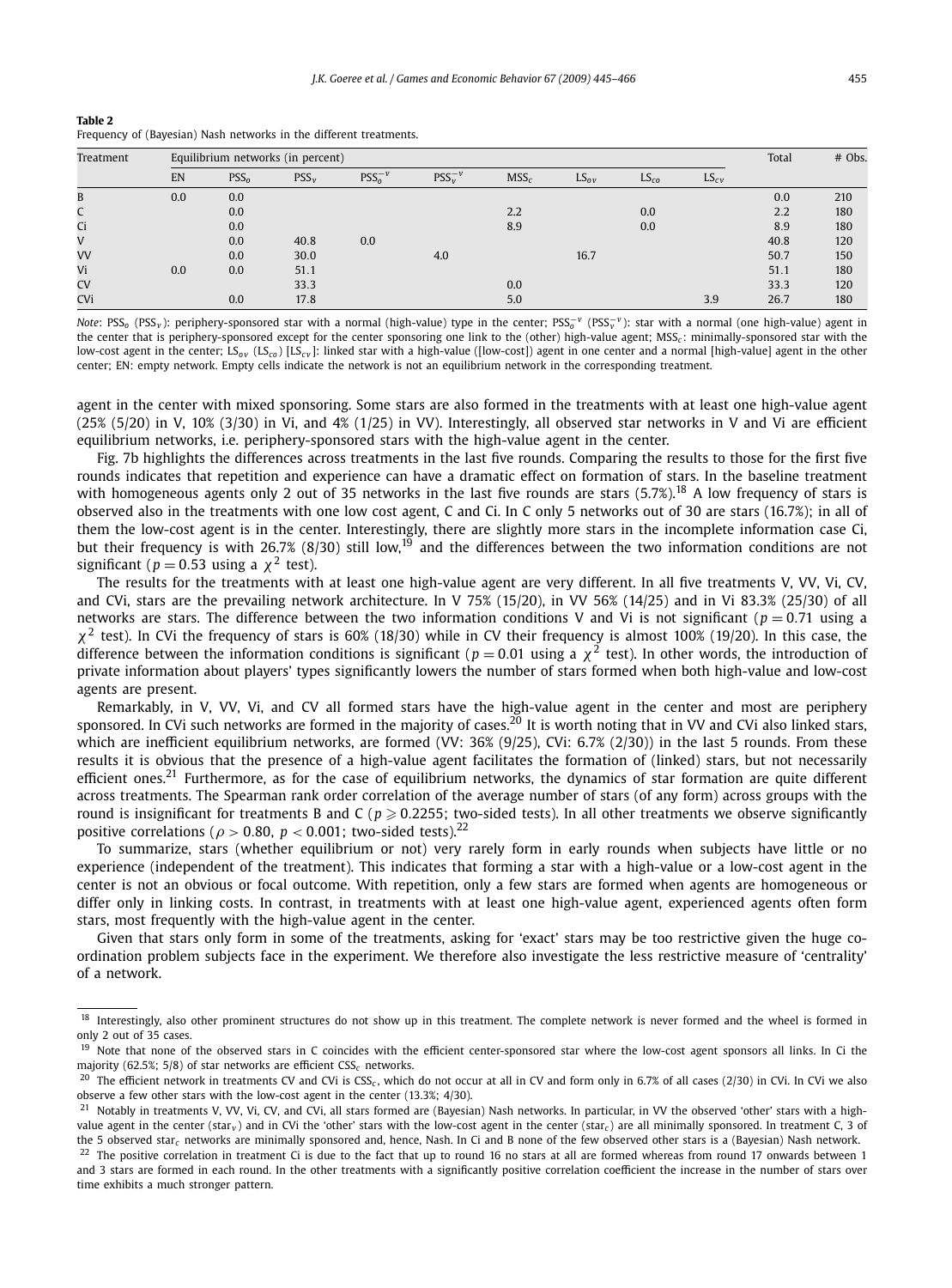$PSS_v$ ... periphery sponsored star with *v* in the center; CSS<sub>c</sub>,.. center sponsored star with *c* in the center; star<sub>v</sub>,.. any star with *v* in the center (not PSS*<sup>v</sup>* ); star*<sup>c</sup> ...* any star with *c* in the center (not CSS*<sup>c</sup>* ); other star *...* any other star; other networks *...* any other network



**Fig. 7.** Frequency of stars in the first five rounds and the last five rounds.

*Network centrality.* Individual centrality is a measure that is often employed in sociological studies to analyze how central (strong, important) agents' positions are in a network regarding, e.g., communication flow, interaction possibilities, or power.<sup>23</sup> One can build upon the individual centrality measures to construct a measure of centrality for the whole network. While various definitions are possible, we use the so called 'degree-centrality' measure, which is defined as the sum of the differences in degrees between the most central agent and all other agents. Formally,

$$
cent(g) = \frac{1}{20} \sum_{i \in N} \Big[ \max_{j \in N} deg_j(g) - deg_i(g) \Big].
$$

Important properties of degree-centrality (or other measures of centrality proposed in the literature) are that it is bounded and, given our normalization, 0 for 'even' networks such as the empty, complete, and wheel networks, and 1 if and only if the network is a star. Increasing centrality can be interpreted as a movement towards star or star-like networks. We are, therefore, particularly interested if the centrality measure increases over time and whether it approaches 1.

Fig. 8 depicts the development of average centrality in all eight treatments over rounds (in blocks of 5 rounds). It shows that in early rounds the centrality of networks is very similar across treatments, with the exception of treatment V. Indeed, a Kruskal–Wallis equality of populations rank test does not reject the hypothesis that the centrality measures across the first five rounds are the same in all treatments ( $p = 0.6234$ ). The development of centrality differs strongly across treatments, however.

For treatments V, Vi, VV, CV, and CVi centrality clearly shows an upward trend. To a smaller extent this also holds for Ci. In contrast, in B and C no such tendency is observed. Restricting attention to the average centrality in the last five rounds, a Kruskal–Wallis test rejects the hypothesis that centrality is the same in all treatments ( $p = 0.0051$ ).<sup>24</sup>

To test whether network centrality approaches 1 we conducted Wilcoxon signed-rank tests based on the network centrality averaged across the last five rounds. The null hypothesis is that network centrality is equal to 1. We reject this hypothesis for treatments B ( $p = 0.0178$ ), C ( $p = 0.0277$ ), and Ci ( $p = 0.0350$ ). The hypothesis is rejected only marginally for VV and CVi ( $p = 0.0523$  and  $p = 0.0897$ ). In the other treatments, i.e., V, Vi, and CV, we cannot reject the hypothesis  $(p\geqslant 0.3173;$  all tests two-sided). Hence, our earlier conclusions regarding star formation in the different treatments are corroborated.

#### *3.3. How efficient are the observed networks?*

The prevalence of PSS*<sup>v</sup>* in CV indicates that the formation of stars does not necessarily lead to efficient outcomes. In this treatment the CSS*<sup>c</sup>* network would be efficient but is never observed. Fig. 9 shows the development of the relative

<sup>&</sup>lt;sup>23</sup> See, e.g., Freeman (1979) and Wasserman and Faust (1994) for detailed discussions of centrality measures.

<sup>&</sup>lt;sup>24</sup> Pairwise comparisons using Mann–Whitney tests show that equality of centrality in B and C cannot be rejected ( $p = 0.2827$ ; two-sided test) and that centrality in V, Vi, VVi, CV, and CVi is higher than in B and C (all comparisons at the 5 percent significance level, except for C vs. V and C vs. VV where  $p = 0.0842$  and  $p = 0.0996$ , respectively; two-sided tests).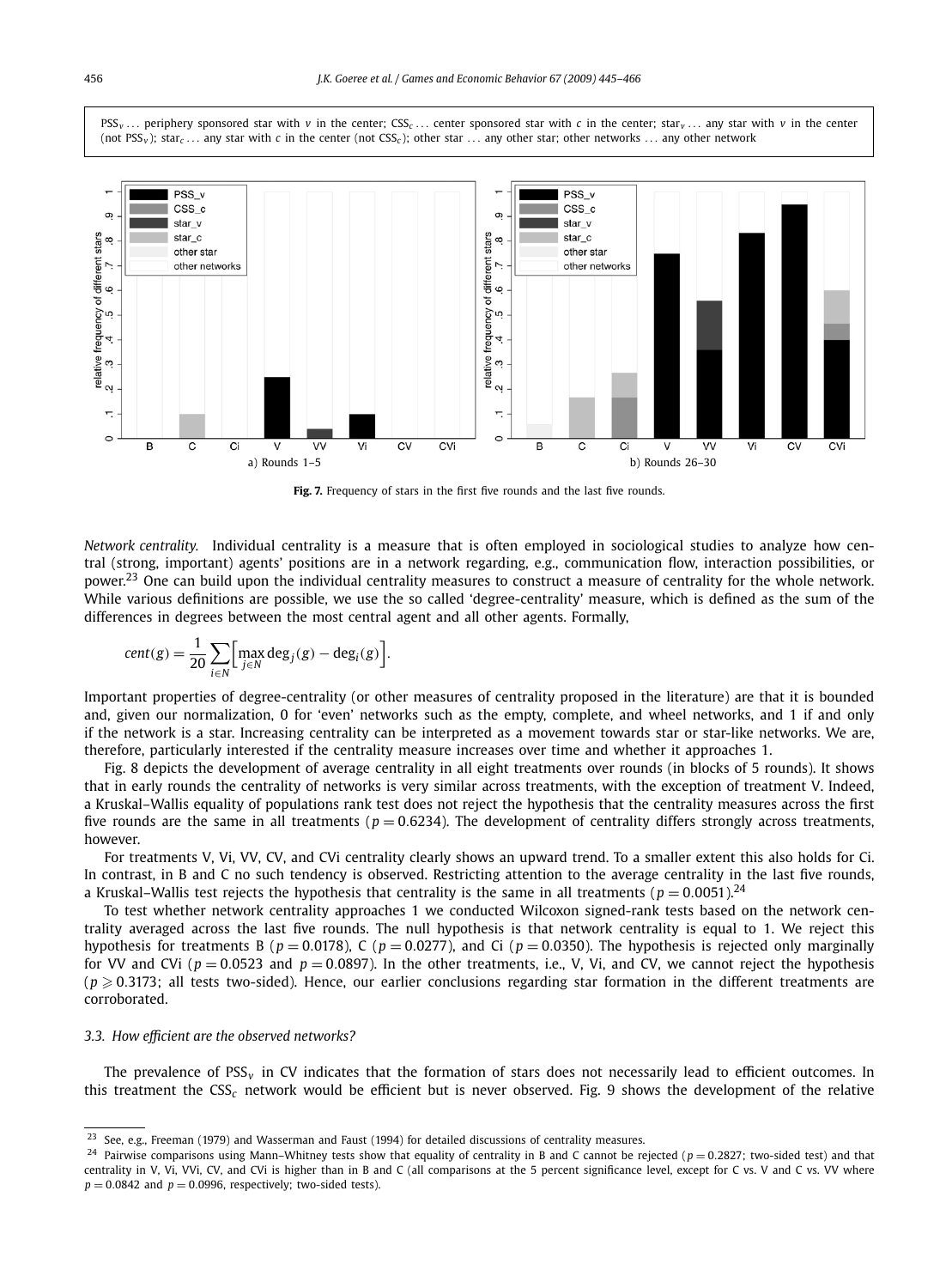

**Fig. 8.** Development of centrality over time.



**Fig. 9.** Development of efficiency over time.

efficiency of observed networks for the different treatments aggregated over blocks of five rounds. Clearly, efficiency in early rounds (rounds 1–5) is similar across treatments (with the notable exceptions of V and VV where more efficient networks are formed).<sup>25</sup> Fig. 9 shows that relative efficiencies in treatments V, VV, and VVi increase and converge to a common level. At a somewhat lower level a similar pattern holds for treatments CV and CVi. Over time the lowest efficiency levels occur in treatments C and Ci, with B ending up between the latter and CV and CVi. Using data of only the last five rounds, a Kruskal–Wallis test clearly rejects the hypothesis that the efficiency levels for the eight treatments are the same (*χ*<sup>2</sup> *(*7*)* = <sup>24</sup>*.*728, *<sup>p</sup>* = <sup>0</sup>*.*0008, two-sided test).<sup>26</sup>

 $^{25}$  This impression is corroborated by a Kruskal–Wallis test for equality of populations between all treatments except V and VV ( $\chi_{(5)}^2=4.575$ ,  $p=0.4699$ , two-sided test). Mann–Whitney tests comparing (pairwise) early-round efficiency in V and VV with other treatments shows significant differences in all cases at least at the 5 percent level, except for V and VV vs. Vi where the difference is only marginally significant ( $p = 0.0550$  and  $p = 0.0679$ , respectively; all tests two-sided). The difference between V and VV is statistically insignificant ( $p = 0.8065$ ).

 $^{26}$  In the last five rounds, pairwise comparisons show that efficiency levels are not significantly different for treatments B, C, Ci ( $p \geqslant 0.1985$ ; two-sided). Efficiency levels in each of these treatments are significantly lower than in CV and CVi ( $p \le 0.0430$ ; one-sided), which are not different from each other  $(p = 0.3367$ ; two-sided). Efficiency in Vi is significantly larger than in CV and CVi  $(p < 0.0297$ ; one-sided). This also holds when comparing VV with CVi  $(p = 0.0268)$ . Efficiency levels between V, Vi and VV, between V, CV and CVi, and between VV and CV do not significantly differ  $(p \leq 0.1231$ ; two-sided). All tests are Mann–Whitney tests.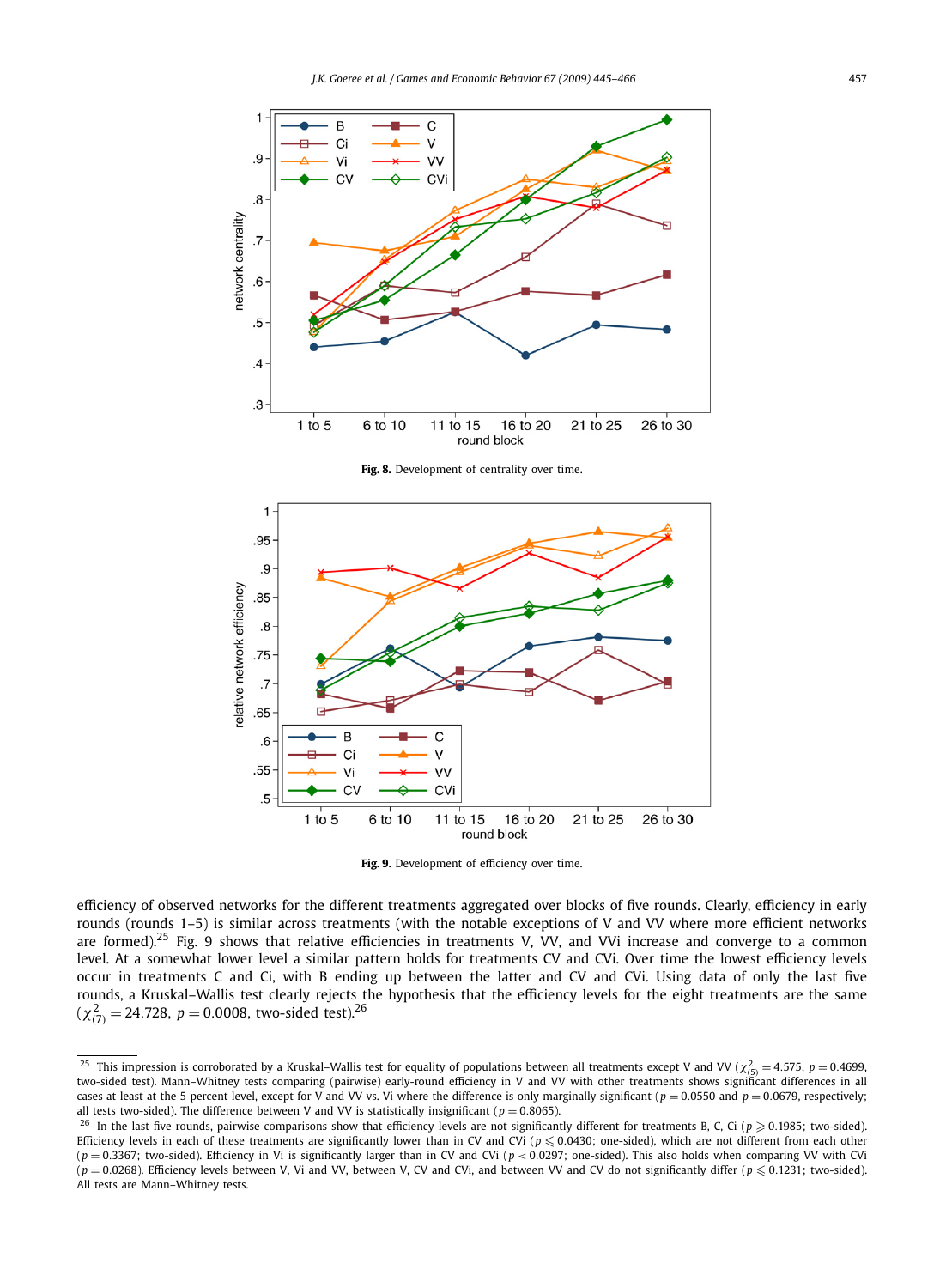

**Fig. 10.** Development of network stability over time.

In summary, observed network efficiency in the different treatments parallels the results regarding star formation. Efficiency levels are lowest in treatments where no high-value agent is present. In treatments where a high-value and a low-cost agent are present efficiency levels tend to be lower than in treatments with only high-value agents.

#### *3.4. How stable are the observed networks?*

We define the relative stability of a network in round *t* as the number of agents who do not change any links from round *t* − 1 to round *t* divided by the total number of agents. Hence, if no agent changes a link, relative stability is 1 while it is 0 if all agents change at least one link.

Fig. 10 depicts the development of network stability over time for all treatments (in blocks of five rounds). There is a clear separation between treatments with and without at least one high-value agent. In the last few rounds, networks in treatments CV, CVi, V, Vi, and VV approach full stability. On average, the stability measure for these treatments is between 0*.*922 (in Vi) and 0*.*983 (in CV). So, roughly speaking, towards the end of the experiment at most one person changes her behavior every other round. Relative stability is not significantly different from 1 for treatments V, Vi, VV, and CV (*p* ≥ 0.1590; two-sided Wilcoxon signed-rank test). In treatment CVi relative stability is also close to 1 but statistically marginally different from it (p  $\geqslant$  0.0516; two-sided Wilcoxon signed-rank test), indicating that network formation did not completely settle down.

In the treatments without a high-value agent, networks remain unstable over time and there is no tendency towards stability. In the last five rounds, average relative stability is between 0*.*467 (in B) and 0*.*622 (in Ci), meaning that on average between 2*.*3 and 3*.*2 agents change behavior in each round. In the last five rounds, stability does not significantly differ across treatments B, C, and Ci  $(\chi^2_{(2)} = 3.018, p = 0.2211;$  Kruskal–Wallis test, two-sided). Mann–Whitney tests show that compared to the treatments with a high-value agent, stability is significantly smaller (pair-wise comparisons:  $p < 0.05$  in all cases except Ci vs. V where  $p = 0.0521$ ; two-sided tests).

In summary, network stability strongly improves in the presence of at least one high-value agent and networks reach (almost) full stability at the end of the experiment. In stark contrast, networks remain unstable in treatments without a high-value agent.

#### *3.5. Explaining treatment differences: Individual linking behavior*

*.*

The observed network structures are ultimately the outcome of individual linking decisions. To understand why star formation occurs less frequently with a low-cost agent than with a high-value agent—unlike the theoretical predictions—we estimate a structural model of linking behavior, based on noisy best-response dynamics and inequality averse preferences à la Fehr and Schmidt (1999).

Consider player *i* in period  $t > 1$  and denote the network that the others formed in period  $t - 1$  by  $g_{-i}^{t-1}$ . The idea of noisy best responses is that the probability that player *i* selects the link vector  $g_i^t$  in period *t* is proportional to the material payoffs associated with *g<sup>t</sup> i*:

$$
Prob(g_i^t) = \frac{e^{\lambda \pi_i (g_i^t \oplus g_{-i}^{t-1})}}{\sum_{h_i^t \in \mathcal{G}_i} e^{\lambda \pi_i (h_i^t \oplus g_{-i}^{t-1})}}
$$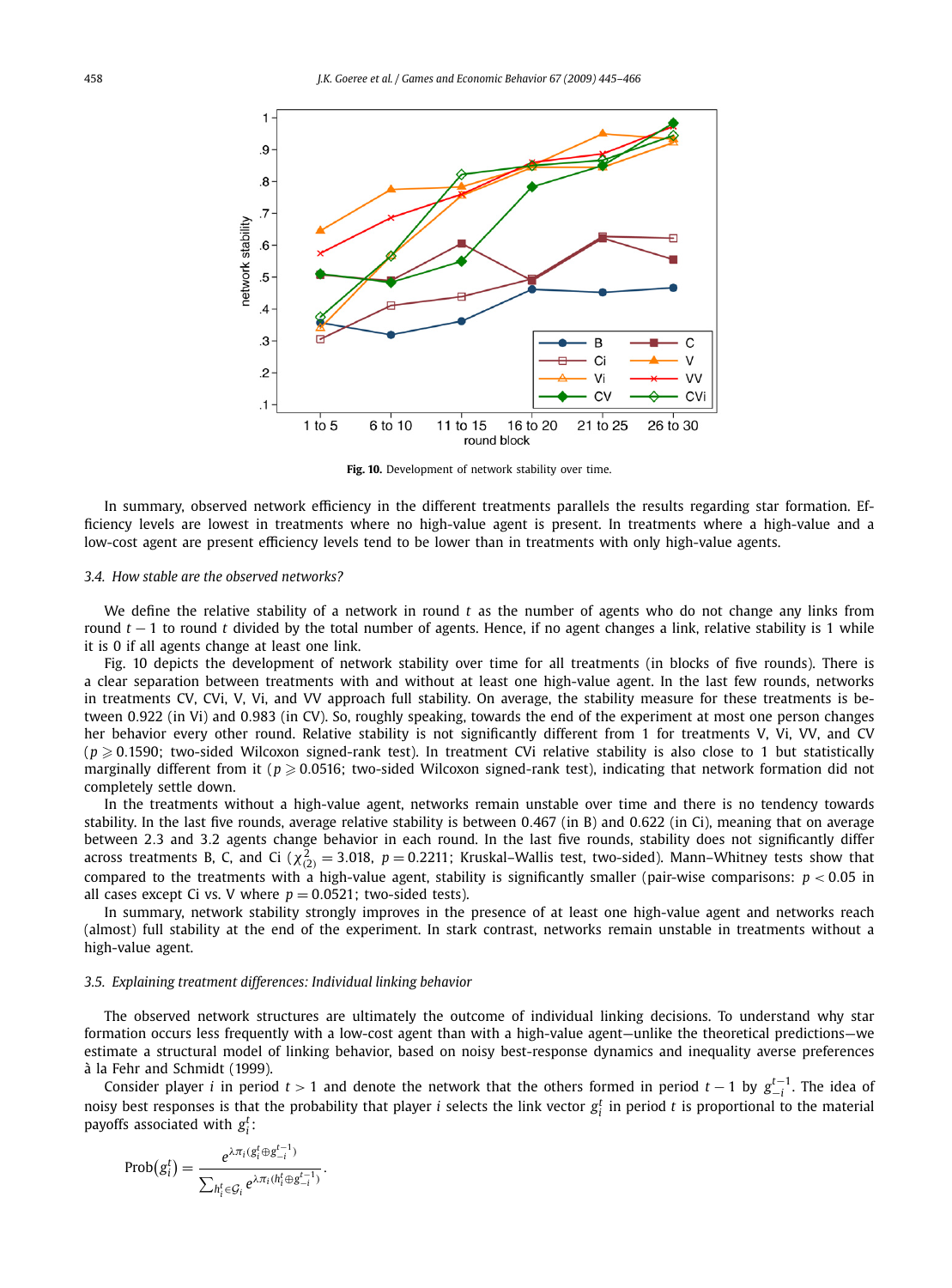| Table 3                       |  |
|-------------------------------|--|
| Maximum-likelihood estimates. |  |

|               | All treatments |                  |                               |          |          |  |  |  |
|---------------|----------------|------------------|-------------------------------|----------|----------|--|--|--|
|               | $\sim$         | $\alpha$         |                               | log L    | $#$ Obs. |  |  |  |
| Periods 2-16  | $2.59$ (0.27)  | $2.78$ ** (0.39) | $-0.27(0.14)$                 | $-2.238$ | 3960     |  |  |  |
| Periods 16-30 | $6.12$ (0.30)  | $1.69$ (0.14)    | $0.14$ <sup>**</sup> $(0.05)$ | $-1.490$ | 3960     |  |  |  |
| All periods   | 4.13<br>(0.29) | $2.04$ (0.21)    | 0.05(0.06)                    | $-1.911$ | 7656     |  |  |  |

*Note*: Standard errors are shown in parentheses. The reported log-likelihood is per observation.

Significance at the 1% level.

Here the "rationality" parameter,  $\lambda$ , measures how sensitive players are with respect to payoffs. For  $\lambda = 0$ , they act randomly and pick any of the ( $|G_i| = 32$ ) available linking vectors with equal probability. At the other extreme, when  $\lambda$  tends to infinity, players' behavior approaches perfect payoff maximization, i.e. the linking vector with the highest payoff is chosen with probability 1. For in between values of *λ*, all linking vectors have some chance of being chosen. In other words, "mistakes" are possible although the likelihood of a certain mistake is inversely proportional to its severity.

The next step is to "dress up" the model with inequality aversion. The choice of linking vector  $g^t_i$  by player  $i$  in period *t* not only determines her own material payoff but also those of others,  $\pi_j(g_i^t \oplus g_{-i}^{t-1})$  for  $j \neq i$ . We use the Fehr–Schmidt model in (5) to determine player *i*'s utility given the profile of material payoffs,<sup>27</sup> and the choice probabilities become

$$
Prob(g_i^t) = \frac{e^{\lambda u_i(g_i^t \oplus g_{-i}^{t-1})}}{\sum_{h_i^t \in \mathcal{G}_i} e^{\lambda u_i(h_i^t \oplus g_{-i}^{t-1})}}.
$$
\n
$$
(7)
$$

The best response aspect of the model represents some kind of "stability": if player *i* has a set of links available that yield higher utility than her existing ones, the model predicts that she is likely to change her linking choices and the network would not be stable.

We apply the model in (7) to the pooled data from the complete and incomplete information treatments. We separately estimate the model for the first half (periods 2–16) and second half (periods 16–30) of the experiment to correct for possible learning effects. The results are reported in Table 3. Note that there are clear signs of learning as the estimated *λ* is significantly higher in later periods, indicating that behavior becomes less noisy or more rational over time.

Of special interest are the estimated values of the envy and guilt parameters *α* and *β*. Recall from Section 2.4 that for certain *(α,β)* combinations, some of the equilibrium networks break down in treatments with a low-cost agent. Table 3 shows that in all periods, the maximum-likelihood estimates of *α* are high while those for *β* are small. Indeed, pooling across periods the estimated envy parameter is 2 while the estimated guilt parameter is not substantially or significantly different from 0.

To see how this affects star formation in the different treatments, consider the most obvious networks in the highvalue and low-cost treatments: the periphery-sponsored star  $PSS<sub>v</sub>$  in treatment V and the center-sponsored star  $CSS<sub>c</sub>$  in treatment C. In the PSS*<sup>v</sup>* network, the peripheral normal agents who support the links have material payoffs equal to 56 while the center's material payoffs are 80. If a peripheral agent were to remove her link (e.g., because she is envious of the center), her material payoffs would fall to 0, while other peripheral agents would still earn 44 and the center 64. In other words, with an estimated envy (guilt) parameter *α* = 2 *(β* = 0*)*, removing a link would reduce a peripheral agent's utility from approximately 46 to  $-90$ .

Now consider CSS<sub>c</sub>, where the material payoffs of the low-cost agent in the center are 45 while the peripheral agents' material payoffs are 64, which translates into a utility of 7 for the center (using  $\alpha = 2$ ). If the low-cost agent instead supported 2 links (and these are the only links) then her material payoff is 18, three periphery agents earn nothing while two others earn 28. Ignoring any guilt *(β* = 0), this translates into a higher utility of 10 for the low-cost agent. More generally, the low-cost agent's utilities of making 0*,* 1*,* 2*,* 3*,* 4 or 5 links (assuming these are the only links) are 0*,* 6*.*2*,* 10*,* 11*.*4*,* 10*.*4 and 7, respectively. Under noisy best response dynamics, these utilities imply that the low-cost agent most often chooses to

<sup>27</sup> In other words, player *i*'s utility of choosing linking vector  $g_i^t$  becomes

$$
u_i(g_i^t \oplus g_{-i}^{t-1}) = \pi_i(g_i^t \oplus g_{-i}^{t-1})
$$
  
- 
$$
\frac{\alpha_i}{n-1} \sum_j \max{\pi_j(g_i^t \oplus g_{-i}^{t-1})} - \pi_i(g_i^t \oplus g_{-i}^{t-1}), 0
$$
  
- 
$$
\frac{\beta_i}{n-1} \sum_j \max{\pi_i(g_i^t \oplus g_{-i}^{t-1})} - \pi_j(g_i^t \oplus g_{-i}^{t-1}), 0
$$

where  $\pi_j(g_i^t\oplus g_{-i}^{t-1})$  is player i's estimate of player  $j$ 's payoff given that player  $i$  chooses linking vector  $g_i^t$  and given the network  $g_{-i}^{t-1}$  formed by others in period  $t - 1$ .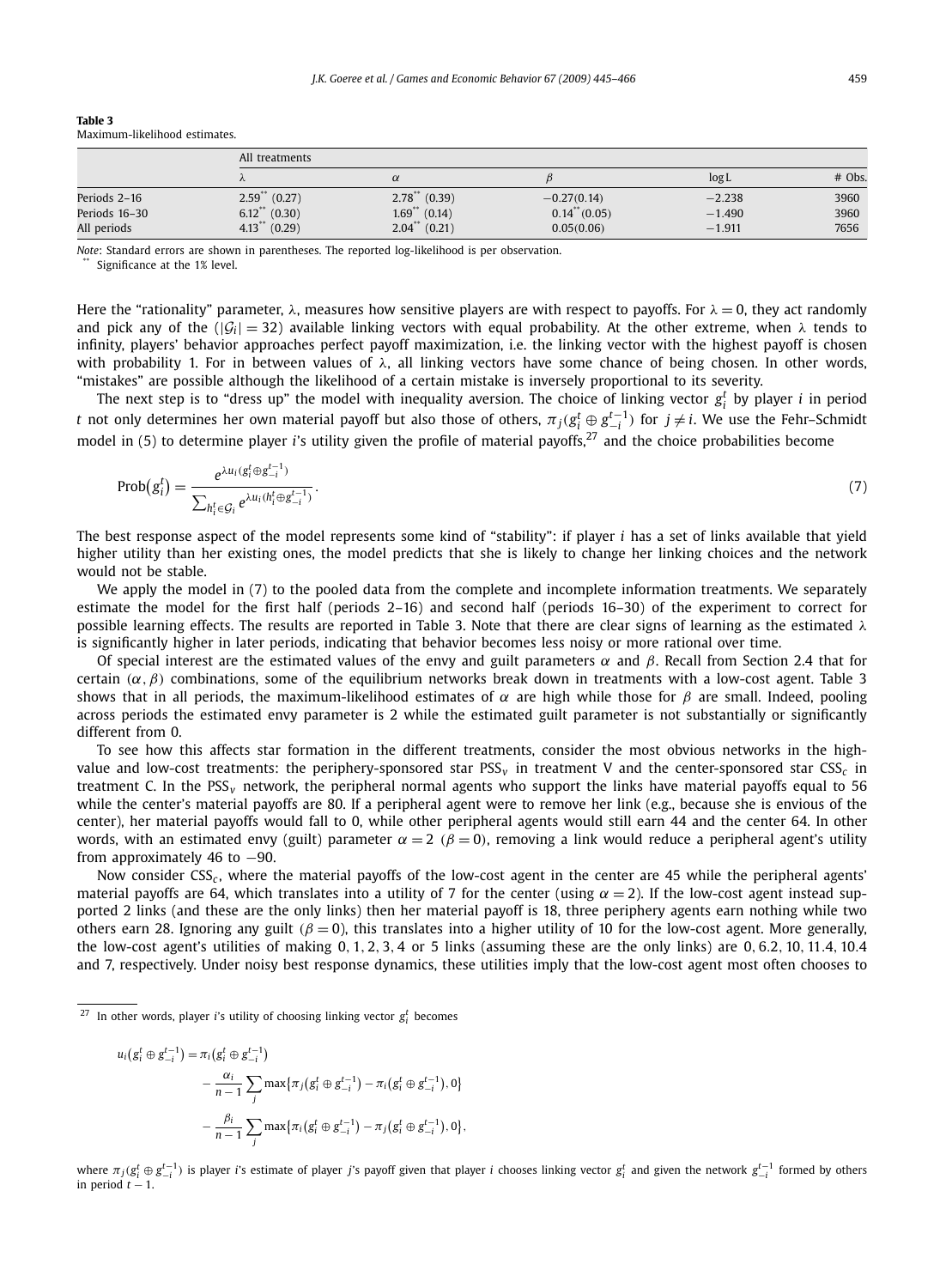make 3 links, but that constellations where she makes 2 or 4 links are also quite likely.<sup>28</sup> In particular, these results explain the difficulties in coordinating on the intuitive outcome with a low-cost agent, i.e. the CSS*<sup>c</sup>* network.

#### **4. Conclusion**

Casual empiricism suggests that individual differences may facilitate the creation of uneven, hierarchal structures such as star networks. Some people have lower opportunity costs or a taste for networking, while others may possess skills or information that is relatively more scarce. We conjectured that the presence of these "special" individuals facilitates the creation of star-type networks because it reduces the coordination problem and makes the resulting payoff inequalities more acceptable.

This paper reports the first experimental study on endogenous network formation with heterogeneous agents. We consider several implementations of individual heterogeneity (and allow agents' types to be private information or publicly known), and provide a complete characterization of the set of (Bayesian) Nash equilibria for all treatments. Specifically, we introduce subjects who have a higher value to others (high-value treatments) and subjects who have lower linking costs then others (low-cost treatments). In our baseline treatment with symmetric agents almost no stars are formed. In contrast, the introduction of different types of agents has a dramatic impact on linking behavior and observed networks: stars are prevalent in all treatments with high-value agents, with this agent typically being the center of the star. Stars are not born, however, but grow over time. Early on in the experiment almost no stars are formed, which suggests that none of the star networks is an obvious or focal outcome. But towards the end of the experiment, stars are the most prevalent architecture in treatments with a high-value agent. Interestingly, introducing a low-cost agent does not substantially foster star formation. These findings are underlined by the evolutions of network centrality, network efficiency, and network stability, which all indicate a strong trend towards stable star networks only when a high-value agent is present.

The effects of incomplete information depend on the types of agents in the network. With an unknown high-value agent, subjects are quick to find this agent and form a periphery-sponsored star. In this case, network formation is not significantly different from the complete-information case. Likewise, with a low-cost agent, incomplete information slightly raises the occurrence of stars with the low-cost agent at the center, but again the differences are not statistically different from the complete-information case. When both types of agents are present, incomplete information aggravates the coordination problem and significantly fewer stars are formed. Moreover, a significant fraction of the observed stars do not have the high-value agent at the center unlike the complete information case where all stars are of this type.

While the introduction of a high-value agent strongly enhances the likelihood of star formation, this is not the case for the introduction of a "networker" with lower linking costs. Again this suggests it is not simply "focalness" that determines the empirical likelihood of star formation. Intuitively, an important difference is that with a low-cost agent the focal network is a center-sponsored star where the center may become envious towards those she sponsors. In contrast, the focal network with a high-value agent is the periphery-sponsored star where the center has no opportunity to deviate by removing links and peripheral agents would hurt themselves more than others when removing their links.

In order to formalize this intuition and explain the observed treatment effects, we apply a structural econometric model based on best-response dynamics and inequality-averse preferences. The maximum-likelihood estimates of the underlying structural parameters reveal why stars form in treatments with a high-value agent but not in treatments with a low-cost agent. In particular, the estimated envy parameter is high enough such that the periphery-sponsored star in the high-value treatment is a strict Nash network, but the center-sponsored star in the low-cost treatment is not.

#### **Appendix A. Proofs**

In Lemma 5 below we characterize for each incomplete information treatment the expected payoff of each agent in each possible network. We next use this characterization to show in Proposition 6 below that all (Bayesian) Nash networks in all treatments are either minimally connected or empty. With the help of Lemma 5 and Proposition 6 we then prove Propositions 1, 2 and 3.

The decay function used in our experiments can be expressed as  $\Phi(v_i, d) = v_i(v^{\circ}(d)/16)$ , with v given by  $(v^{\circ}(1), v^{\circ}(2))$ .  $v^{\circ}(3)$ ,  $v^{\circ}(4)$ ,  $v^{\circ}(5)$ ,  $v^{\circ}(\infty)) = (16, 12, 9, 7, 5, 0)$ , see Table 1b. Hence, the benefit from accessing a normal value agent at distance *d* is  $\Phi(16, d) = v°(d)$ , while the benefit from accessing a high-value agent at the same distance is  $\Phi(32, d)$  = 2*ν*◦*(d)*. The following lemma characterizes an agent's expected payoff in the incomplete information treatments.

**Lemma 5.** *Given a cost/value profile θ , the expected payoffs of different types of agents in the incomplete information treatments are*:

- 1. For  $i \neq i_v$  in Vi and CVi:  $E_i u_i(g; \theta_i) = \frac{6}{5} \sum_{j \neq i} v^\circ(d(i, j; g)) \mu_i(g)c$ .
- 2. For  $i_v$  in Vi and CVi and for any i in Ci:  $E_i u_i(g; \theta_i) = \sum_{j \neq i} v^\circ(d(i, j; g)) \mu_i(g)c$ .

<sup>&</sup>lt;sup>28</sup> In the experiments, the low-cost agent made 2.2 links on average. Of course, in the experiments also the normal agents made links (0.75 on average), which alters the utility comparisons mentioned in the main text.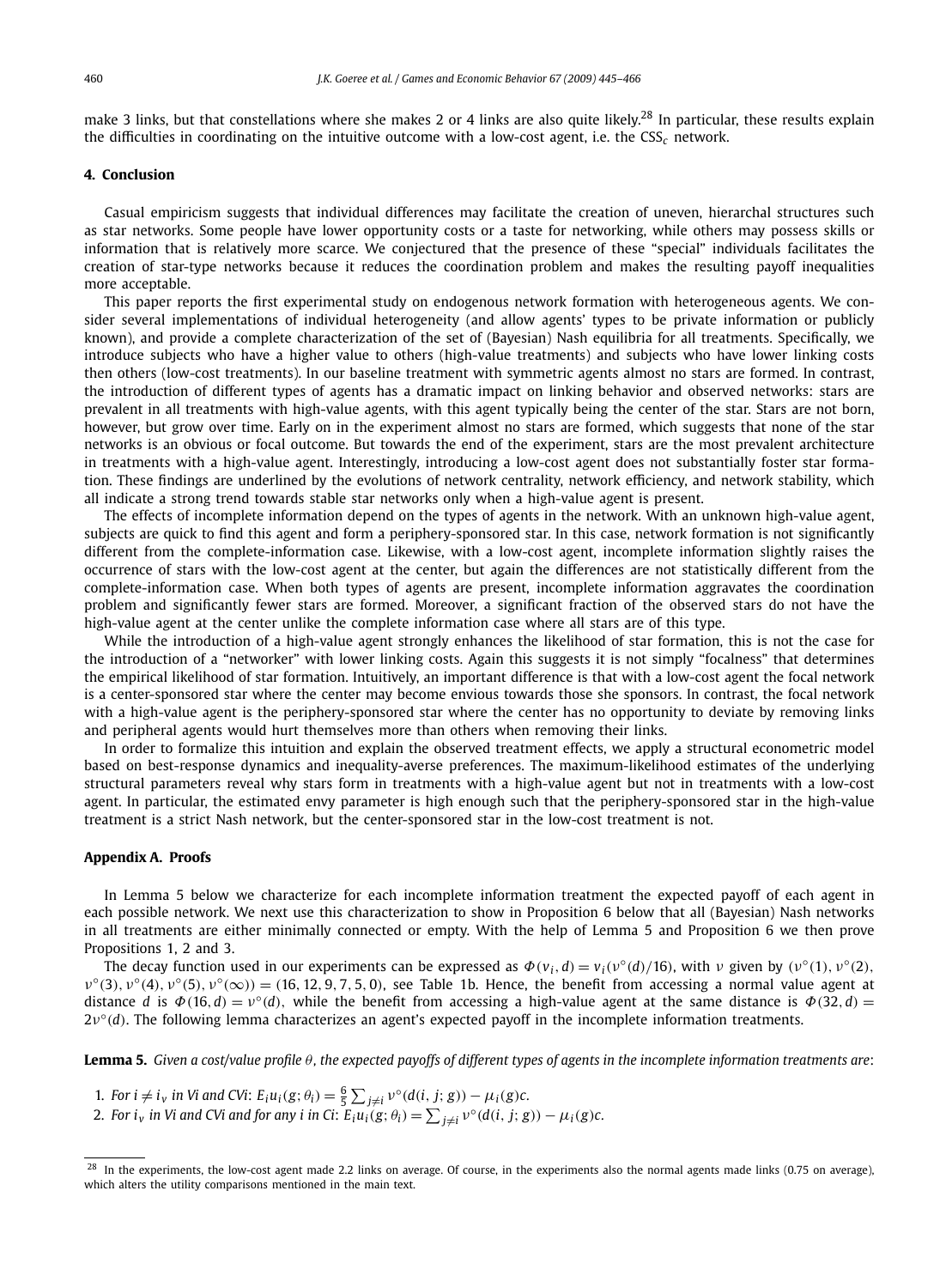**Proof.** Note from (2) that agent *i*'s payoff is independent of the linking costs incurred by other agents  $j \neq i$ . Agent *i*'s expected payoff therefore depends only on her beliefs about others' values.

1. Given the realized profile  $\theta$ , any agent  $i \neq i_y$  in treatments Vi and CVi knows that any of the other agents is equally likely to be the unique high-value agent. For each  $k \neq i$ , let  $w^k = (w^k_1, \ldots, w^k_n)$  be one of the five possible value profiles from i's perspective, with  $w_k^k=32$  and  $w_j^k=16$  for  $j\neq k$ , and  $p_j^{\theta_i}[w^k]=\frac{1}{5}$ . Agent i's expected payoff, given the network g, is

$$
E_i u_i(g; \theta_i) = \sum_{k \neq i} p_i^{\theta_i} [w^k] \sum_{j \neq i} \Phi(w_j^k, d(i, j; g)) - \mu_i(g) c_i(\theta)
$$
  
= 
$$
\sum_{k \neq i} \frac{1}{5} \sum_{j \neq i} \frac{w_j^k}{16} v^{\circ}(d(i, j; g)) - \mu_i(g) c_i = \frac{1}{80} \sum_{j \neq i} v^{\circ}(d(i, j; g)) \sum_{k \neq i} w_j^k - \mu_i(g) c_i
$$
  
= 
$$
\frac{1}{80} \sum_{j \neq i} v^{\circ}(d(i, j; g)) 96 - \mu_i(g) c_i = \frac{6}{5} \sum_{j \neq i} v^{\circ}(d(i, j; g)) - \mu_i(g) c_i.
$$

2. Given the realized profile  $\theta$ , all agents in treatment Ci and agent  $i<sub>v</sub>$  in treatments Vi and CVi know the value of any other agent is 16. Hence, for these agents the expected payoff, given the network g, is  $E_iu_i(g;\theta_i)=\sum_{j\neq i}\Phi(16,d(i,j;g))$  –  $\mu_i(g)c_i = \sum_{j \neq i} \nu^{\circ}(d(i, j; g)) - \mu_i(g)c_i. \quad \Box$ 

#### **Proposition 6.** *With complete or incomplete information,* (*Bayesian*) *Nash networks are either minimally connected or empty.*

**Proof.** It is easy to see that a (Bayesian) Nash network is minimally sponsored: an agent incurs costs but no additional benefits from making a link to another agent who already maintains this link. It is also straightforward to see that whenever a link is made between  $i \neq j$ , any other agent that does not access *i* or *j* is willing to sponsor a link with either of them. This implies that a (Bayesian) Nash network is either empty or connected. Next we show that such a network has no cycles. We do this by arguing that in any minimal cycle there is at least one agent who (weakly) benefits from removing a link from the cycle. Below we use the notation *ij* to denote a link made by *i* to *j*.

*Treatments B, V, C*: Let *g* be a minimally sponsored network with a shortest circle of length *k* ≥ 3. It is easy to see that in any such circle at least one link must be sponsored by an agent of normal linking cost whose distance to the high-value agent (if present) does not change if she removes that link. Let *(*1*,...,k,* 1*)* denote such a circle and 1*k* be the corresponding link. Recall that the linking cost of (normal) agent 1 is  $c = 24$ .

If 1 removes the link 1*k*, yielding the network *g*−1*k*, the distances between her and other agents may increase, which lowers agent 1's benefits. It is convenient to define  $\Delta v^{\circ}(d, \Delta d) = v^{\circ}(d) - v^{\circ}(d + \Delta d)$  as the loss in benefits that result when the distance *d* to a normal-value agent increases by  $\Delta d$ . The loss function  $\Delta v^\circ(d, \Delta d)$  is decreasing in *d* and increasing in  $\Delta d$ . For each j, let  $\Delta_{ik}d(i, j; g) = d(i, j; g_{-ik}) - d(i, j; g)$  denote the increase in the distance between i and j when link ik is removed from *g*, and let

$$
\Delta_k \pi_i(g) = \pi_i(g) - \pi_i(g_{-ik})
$$
  
=  $c_i + \sum_{j \neq i} \frac{v_j}{16} [v^{\circ}(d(i, j; g)) - v^{\circ}(d(i, j; g_{-ik}))]$   
=  $c_i - \sum_{j \neq i} \frac{v_j}{16} \Delta v^{\circ}(d(i, j; g), \Delta_{ik}d(i, j; g))$ 

denote the corresponding change in agent *i*'s payoff. When agent 1 removes the link 1*k*, the distances between herself and agents  $\{2,\ldots,\lceil\frac{k+1}{2}\rceil\}$  remains the same, but the distances to all (normal-valued) other agents may increase. Her distance to any agent *j* > *k* increases by at most  $k - 2$ , hence  $\Delta v$ ° $(2, k - 2)$  is the maximum possible decrease in benefits for *i* obtained from a normal agent *j* with whom *i* did not have a direct link in *g*. The change of agent 1's payoff, when she removes the link 1*k*, is therefore bounded by

$$
\Delta_k \pi_1(g) \geq 24 - \sum_{j=\lceil \frac{k+3}{2} \rceil}^k \left[ \nu^{\circ}(j-1) - \nu^{\circ}(k-j+1) \right] - (n-k)\Delta \nu^{\circ}(2, k-2). \tag{8}
$$

For  $k = 3, 4, 5, 6$  this bound is strictly positive  $(\Delta_3 \pi_1(g) \ge 11, \Delta_4 \pi_1(g) \ge 7, \Delta_5 \pi_1(g) \ge 5, \Delta_6 \pi_1(g) \ge 8)$ , which implies that agent 1 always benefits from removing the link 1*k*.

*Treatment CV*: In a Nash network the low-cost agent  $i_c$  will always be linked with the high-value agent  $i_v$ . Indeed,  $i_c$ is willing to sponsor the link with  $i<sub>v</sub>$  in any minimally sponsored  $g$  as the loss from removing such a link is at least  $2\Delta v^{\circ}(d(i_c,i_v;g), \Delta d_{i_c,i_v}(i_c,i_v;g)) \geq 2\Delta v^{\circ}(1,1) = 8$ , which exceeds  $i_c$ 's linking cost of 7. Since  $i_c$  and  $i_v$  are linked, in any circle of length *k* ≥ 4 at least one link is sponsored by a normal agent whose distance to the high-value agent (if present)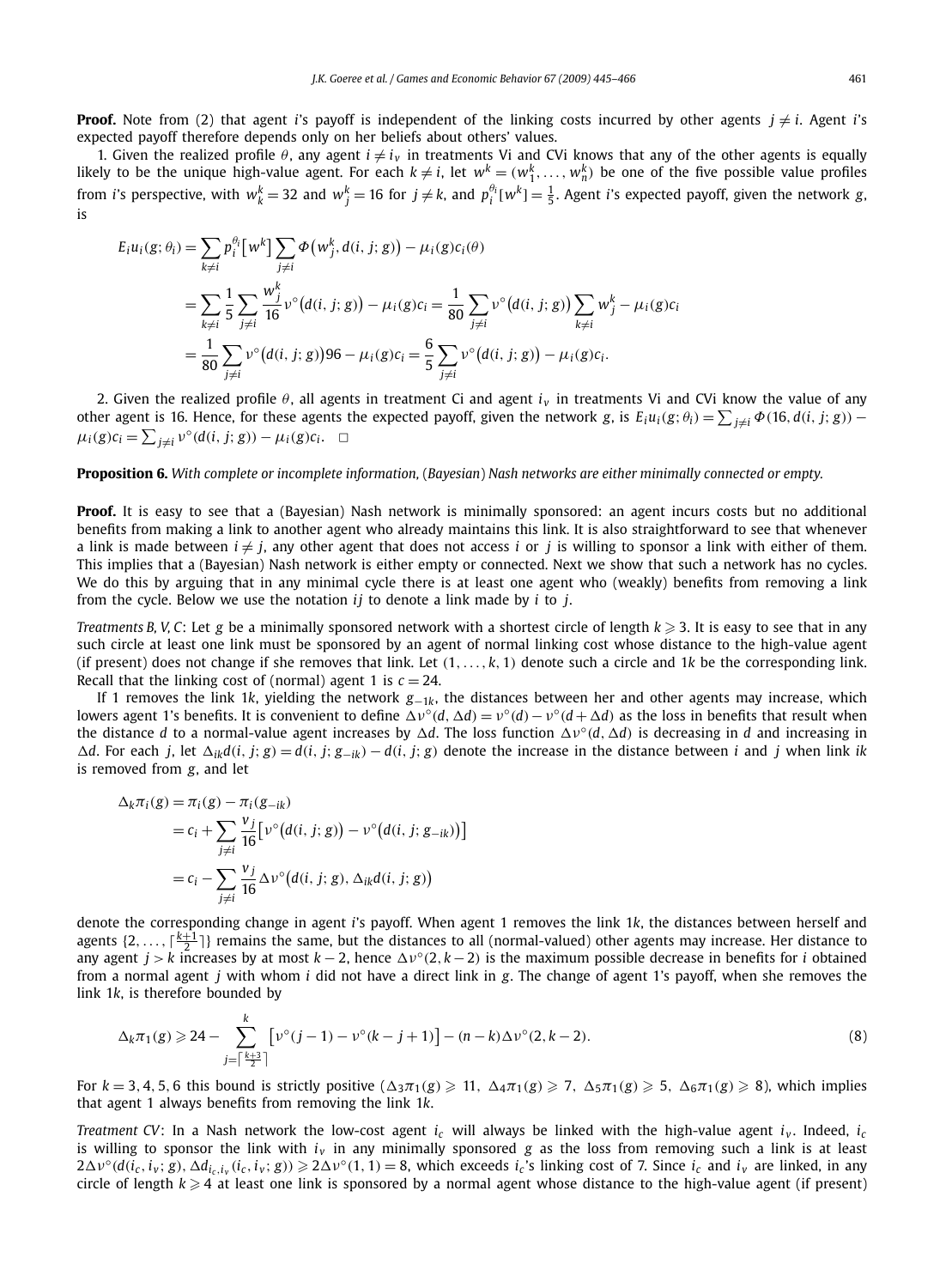does not change if she removes that link. The same conclusion holds for a circle of length  $k = 3$  where either  $i_c$  or  $i_v$  is not part of the circle. In both situations, the proof that applied to the B, V, and C cases can be replicated.

Finally, suppose that both  $i_c$  and  $i_v$  are part a cycle of length  $k = 3$ , including a normal agent *i* who sponsors the link with  $i_v$  (if link  $i_v$ ) is sponsored by  $i_v$ , then the proof above applies). By removing this link agent *i* gains at least  $\Delta_{i_v} \pi_i(g) \geq 24 - (32/16)[\nu\degree(2) - \nu\degree(1)] - 3\Delta \nu\degree(2, 1) = 7.$ 

*Treatment VV*: When the distance to a high-value agent increases from *d* to  $d + \Delta d$  an agent looses a benefit of  $2\Delta v$ <sup>°</sup> $(d, \Delta d)$ . Let  $g$  be a minimally sponsored network with a shortest cycle  $(1,2,\ldots,k,1)$  of length  $k\geqslant 3.$  The precise gain by removing a link from this cycle depends on the location of  $i<sub>y</sub>$  and  $j<sub>y</sub>$ . Suppose that  $k = 6$  and let 1k link two normal agents. By removing this link agent 1 gains at least  $\Delta_k \pi_1(g) \geq 24 - (2\Delta \nu^{\circ}(2,2) + \Delta \nu^{\circ}(1,4)) = 3$ . Suppose now that  $k = 5$ . If both  $i_k$ and *jv* are part of the cycle then it contains a link between two normal agents; let it be 1*k*. By removing it agent 1 gains at least  $\Delta_k \pi_1(g) \geq 24 - (2\Delta \nu^{\circ}(2,1) + \Delta \nu^{\circ}(1,3)) - \Delta \nu^{\circ}(2,3) = 2$ . If, however, one-let it be  $i_v$ -is not part of the cycle then a link *ij* in the cycle can be removed without increasing the distance of *i* to *iv* ; let it be 1*k*. By removing it agent 1 gains at least  $\Delta_k \pi_1(g) \geq 24 - (\Delta \nu^{\circ}(2, 1) + 2\Delta \nu^{\circ}(1, 3)) = 3$ . Suppose now that  $k = 4$ . In this cycle at least one link can be removed increasing a distance to at most one agent not part of the cycle; let it be 1*k*. By removing it agent 1 gains at least  $\Delta_k \pi_1(g) \geq 24 - 2\Delta \nu^{\circ}(1,2) - 2\Delta \nu^{\circ}(2,2) = 0$ . Suppose finally that  $k = 3$  with a link 1k. By removing it agent 1 gains at least  $\Delta_k \pi_1(g) \geq 24 - 2\Delta \nu^{\circ}(1, 1) - (2\Delta \nu^{\circ}(2, 1) + \Delta \nu^{\circ}(2, 1) + \Delta \nu^{\circ}(2, 1)) = 4.$ 

*Treatments Vi, Ci, CVi*: Let *θ* be a feasible allocation of types. Lemma 5 implies that, compared to the complete information case, normal agents' benefits are multiplied by factor 6*/*5 in treatments Vi and CVi while they are unchanged in treatment Ci. Define  $\Delta_k E_i u_i(g; \theta_i) = E_i u_i(g; \theta_i) - E_i u_i(g_{-ik}; \theta_i)$ . Again, let  $(1, \dots, k, 1)$  be the shortest cycle in g and let agent 1 satisfy the assumptions above. Following the steps of the proof for treatment B, inequality (8) becomes

$$
\Delta_k E_1 u_1(g; \theta_1) \geq 24 - \frac{6}{5} \sum_{j=\lceil \frac{k}{2} \rceil+1}^k \left[ \nu^{\circ}(j-1) - \nu^{\circ}(k-j+1) \right] - \frac{6}{5} (n-k) \Delta \nu^{\circ}(2, k-2)
$$

for treatments Vi and CVi. The corresponding bounds  $(\Delta_3 E_1 u_1(g;\theta_1) \ge 8.4, \Delta_4 E_1 u_1(g;\theta_1) \ge 3.6, \Delta_5 E_1 u_1(g;\theta_1) \ge 1.2,$  $\Delta_6E_1u_1(g;\theta_1)\geq 4.8$ ) are all strictly positive. For treatment Ci the bounds found in the proof for treatment B apply.  $\Box$ 

**Proof of Proposition 1.** We leave it to the reader to verify that the listed networks are strict Nash (hereafter SNN). Note that the benefit to a normal cost agent for making a link with an isolated normal value agent is 16 and the cost is 24. In a Nash network (hereafter NN) the normal cost agent therefore never links to a periphery normal agent.

Next consider two distinct periphery agents *i* and *j*, each being the sponsor of their (only) link. Let *i* be linked to *i*<sup>1</sup> and *j* be linked to  $j_1 \neq i_1$ . If the network is Nash, agent *i* must find linking to  $i_1$  at least as beneficial as linking to  $j_1$ . If *j* removes her link with *j*<sup>1</sup> then agent *i* should find linking to *i*<sup>1</sup> strictly more beneficial than linking to *j*1. But then agent *j* should find linking to *i*<sup>1</sup> also strictly more beneficial than linking to *j*1, which contradicts the assumption that the network is Nash. Thus in a Nash network all periphery agents who sponsor their only link are linked to the same central agent.

This provides some intuition for the predominance of periphery-sponsored stars among the NN. The rest of the proof proceeds by considering each treatment separately. Proposition 6 implies that, in a non-empty NN, each pair of agents is connected by a single path.

*Treatment B*: Let *g* be a non-empty, minimally connected NN. The two agents *i* and *j* who are furthest apart in *g* must be periphery and therefore sponsor their own link. They must therefore be linked to the same agent, which implies that 2 is the maximal distance between agents in *g*. The star network is the only minimally connected network with maximal distance of 2. The only non-empty NN is therefore the periphery-sponsored star.

*Treatment V* : Let *g* be a SNN. Normal agents are willing to sponsor a link with an isolated *iv* regardless of other links in a network, so *g* cannot be empty. Let *i* and *j* be the two periphery agents who are furthest apart in *g*. Either both sponsor their own link and *g* is a star network, or one of them is  $i_v$ . Let, in the latter case,  $(i_v, i_1, \ldots, i_k, j)$  be the shortest path between  $i_v$  and *j*, spanning  $k+2$  agents. If  $k \geqslant 2$  then none of the (at most two) remaining agents is further than  $k+2$ from each  $i_v$  and  $j$ . Each remaining agent must thence be directly linked with one of  $\{i_1, \ldots, i_k\}$ . The reader can verify that agent  $j$  (weakly) prefers to move her link regardless of how the remaining agents are linked whenever  $k\geqslant 2.$  Therefore,  $k = 1$  in a SNN *g*, the maximal distance is 2, and *g* is a star network in which all normal periphery agents sponsor their link.

*Treatment C*: Let *g* be a SNN. Agent *ic* is willing to sponsor a link with any agent *i* who, in absence of such link, would be more than 2 links away or isolated. Hence *g* cannot be empty. Let *i* and *j* be the two periphery agents who are furthest apart in *g*. If both sponsor their own link then *g* is a star network. If the center of *g* is a normal agent then *g* is peripherysponsored.

If  $d(i, j) \geqslant 3$  then agent  $i_c$  must be sponsoring the link with either i or j, say with i. As  $d(i_c, j) \leqslant 2$  for each j and  $d(i_c, i) = 1$  then  $d(i, j) = 3$  with a path  $(i, i_c, j_1, j)$ . All other periphery agents sponsoring their own link must, as we argued above, also be linked with  $j_1$ . Finally, only agent  $i_c$  would sponsor the links with agents not linked to  $j_1$ . This defines the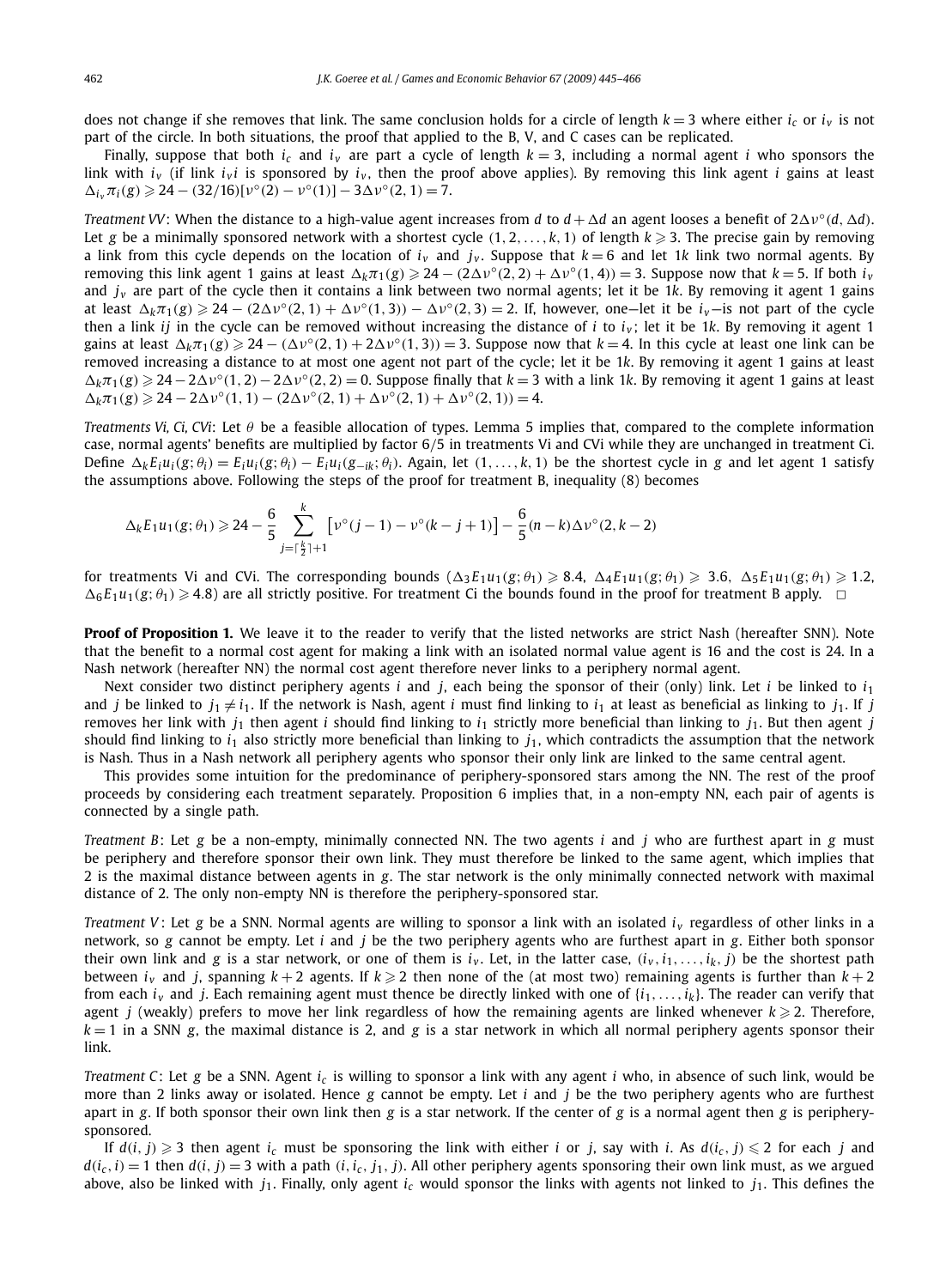linked star LS $_{i_cj_1}^p$ . It is easy to verify that if  $p\geqslant 2$  all other periphery agents would prefer linking to  $i_c$ . The star networks PSS and  $MSS_c$ , and the linked star  $LS_{i_cj_1}^1$  where  $i_c$  sponsors the link with  $i_j$ , are the only SNN.

*Treatment CV*: Let *g* be a SNN. Agent *i<sub>c</sub>* is willing to sponsor a link to *i<sub>v</sub>* regardless of other links. Therefore, a star network with a normal agent in the center cannot be NN. If *g* is not a star then it is a linked star with agent *ic* in one center, see the proof for treatment C. If *iv* is a periphery agent linked with *ic* then other periphery agents (weakly) prefer to link with *ic* , see the proof for treatment V. Agent *iv* must therefore be in the other center of the linked star. It is easy to verify that *g* is SNN if either all or less than three periphery normal agents are linked with *i<sub>c</sub>*, and eliminate all remaining candidates for strict Nash networks but the MSS<sub>c</sub>, any LS<sup>2</sup><sub>c</sub><sub>v</sub>, the LS<sub>cv</sub> where  $i_c$  sponsors the link with  $i_v$ , and LS<sub>Cv</sub> = PSS<sub>v</sub>.

*Treatment VV*: Let *g* be a SNN and let *iv* and *jv* be the two high-value agents. Normal agents are willing to sponsor a link with an isolated *iv* regardless of other links in a network, so *g* cannot be empty. Let *i* and *j* be the two periphery agents who are furthest apart in *g*. Either both sponsor their own link and *g* is a star network, or at least one of them is high-value. Let, in the latter case,  $(i_v, i_1, \ldots, i_k, j)$  be the shortest path between  $i_v$  and  $j$ , spanning  $k+2$  agents. If  $k \geqslant 2$ then none of the (at most two) remaining agents is further than  $k + 2$  from each  $i<sub>v</sub>$  and *j*. Each remaining agent must thence be directly linked with one of  $\{i_1,\ldots,i_k\}$ . Assume first that  $k \geqslant 3$ . If  $j_v \in \{i_1,i_2\}$  or  $j_v$  is a periphery directly linked to *i*<sub>2</sub> then *j* prefers to move her link *jk*<sub>3</sub> to form *jk*<sub>1</sub>. If, on the other hand,  $j_v = i_3$  or is a periphery directly linked to *i*<sub>3</sub> then the link  $i_1i_2$  must be sponsored by  $i_1$  (as  $i_2$  would prefer to link to  $i_v$ ) who, however, prefers to move it to form  $i_1i_3$ . This proves that *k* cannot be larger than 2. Assume now that  $k = 2$ . If  $j_v = k_1$  then *j* prefers to move her link *ji*<sub>2</sub> to *ji*<sub>1</sub>. It must therefore be that either  $j_y = i_2$  or  $j_y$  is a periphery linked with  $i_2$ , and that  $i_1$  sponsors both links  $i_1i_y$  and  $i_1i_2$ . In the latter case, the network is strict Nash only when  $i_2$  sponsors the link with  $j_v$ . The two thus characterized linked stars are therefore the only SNN other than the star networks in which all normal periphery agents sponsor the link with the center.  $\Box$ 

**Proof of Proposition 2.** Again, we leave it to the reader to verify that the listed networks are strict Bayesian Nash. The proof closely follows the steps in the proof of Proposition 1, using the expected payoffs characterized by Lemma 5. In particular, characterization of strict Bayesian Nash networks in treatment Vi follows the same steps as those for treatment B, and characterization of strict Bayesian Nash networks in treatments Ci and CVi follows those for treatment C.  $\Box$ 

**Proof of Proposition 3.** The sum of agents' payoffs in a group can be written as

$$
w(g) = \sum_{i,j \in N} \Phi(v_j, d(i, j; g)) - \sum_{i \in N} \mu_i(g)c_i.
$$

The efficient network therefore maximizes the aggregate benefits while minimizing the linking costs, i.e. it minimizes the distances between agents using a minimal number of links. Since adding a link to connect any two components of the network increases total payoffs, the efficient network is either empty or connected. In the latter case, it has at least *n* − 1 links. Of the networks with precisely *n* − 1 links the star networks have minimal average distances. In addition, the CSS*<sup>c</sup>* with the low-cost agent  $i_c$  in the center minimizes the aggregate linking costs, while a MSS<sub>*v*</sub> with the high-value agent  $i_v$ in the center maximizes the aggregate benefits. One can verify that  $w(CSS<sub>c</sub>) > w(MSS<sub>v</sub>)$  when both  $i<sub>c</sub>$  and  $i<sub>v</sub>$  are present. Hence, among the star networks, CSS<sub>c</sub> is efficient whenever  $i_c$  is present and MSS<sub>v</sub> are efficient when only  $i_v$  is present. Any MSS is the efficient star network in B. In a star network each new link benefits only the two linked agents. Adding links to the CSS*<sup>c</sup>* thus decreases total payoffs: each link costs 24 but adds only 4 to the payoff of one agent and at most 8 to the payoff of the other (if one agent is a high-value agent). Adding links to a MSS*<sup>v</sup>* or MSS*<sup>o</sup>* when *ic* is not present also decreases total payoffs. Finally, total payoffs decrease if links are removed from any MSS. The above-mentioned star networks are therefore the efficient networks.  $\Box$ 

**Proof of Proposition 4.** Define  $[x]_+ = max\{x, 0\}$  and  $|x| = max\{x, -x\}$ . For each player *i* and each profile of earnings  $\pi =$  $(\pi_1, ..., \pi_n)$  let  $a_i(\pi) = \frac{1}{n-1} \sum_{j=1}^n [\pi_j - \pi_i]_+$ ,  $b_i(\pi) = \frac{1}{n-1} \sum_{j=1}^n [\pi_i - \pi_j]_+$  and  $q_i(\pi) = a_i(\pi) + b_i(\pi) = \sum_{j=1}^n |\pi_j - \pi_i|$  be her average disadvantageous, advantageous and total inequities in  $\pi$  and let her corresponding utility be given by  $U_i(\pi)=$  $\pi_i - \alpha_i a_i(\pi) - \beta_i b_i(\pi)$ . We refer to  $a_i(\pi)$ ,  $b_i(\pi)$  and  $q_i(\pi)$  as *envy*, *guilt*, and *inequity*, respectively.

We begin by showing that an inequity averse player *i* (weakly) prefers a profile of earnings *π* over another profile  $\pi' = (\pi'_1, \ldots, \pi'_n)$  whenever her earnings (weakly) decrease from  $\pi$  to  $\pi'$ , her envy increases, but these two changes are not compensated by a large decrease in her guilt. That is,

$$
U_i(\pi) \geq U_i(\pi')
$$
 whenever  $\pi'_i \leq \pi_i$ ,  $a_i(\pi') \geq a_i(\pi)$  and  $q_i(\pi') \geq q_i(\pi) - (\pi_i - \pi'_i)$ , (9)

with the utility of  $\pi$  strictly larger whenever any inequality on the right side is strict. To see this, let  $\Delta\pi_i = \pi_i - \pi'_i \geqslant 0$  be the change in *i*'s earnings when moving from  $\pi'$  to  $\pi$  and let  $\Delta a_i$ ,  $\Delta b_i$  and  $\Delta q_i = \Delta a_i + \Delta b_i$  be the corresponding changes in her envy, guilt and inequity. Statement (9) is straightforward when *β<sup>i</sup>* = 0, while for 1 *>β>* 0 it follows from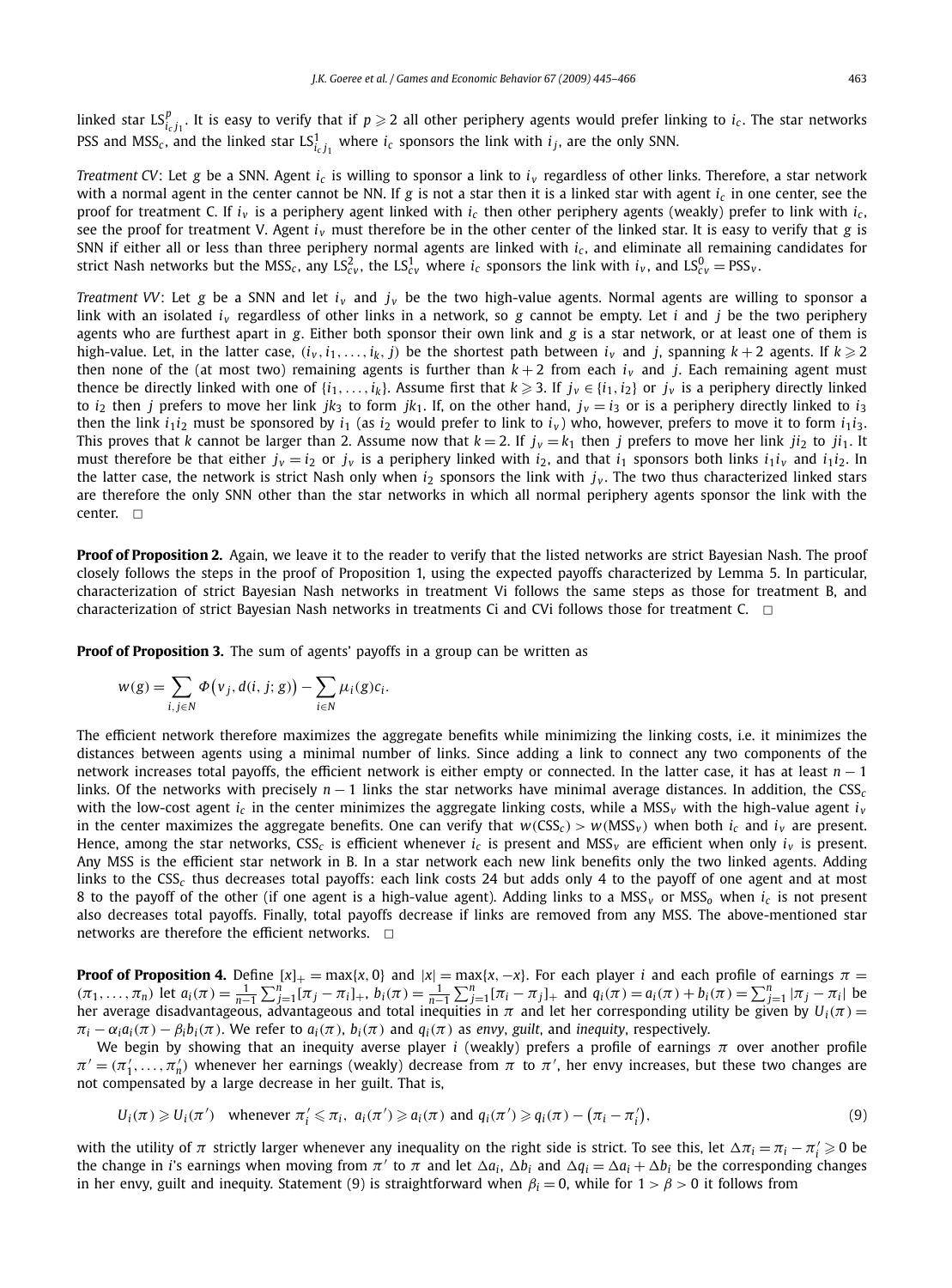$$
U_i(\pi) = \pi_i - \pi'_i + \pi'_i - \alpha_i [a_i(\pi) + a_i(\pi') - a_i(\pi')] - \beta_i [b_i(\pi) + b_i(\pi') - b_i(\pi')] = U(\pi'_i) + \Delta \pi_i - \alpha_i \Delta a_i - \beta_i \Delta b_i \ge U(\pi'_i) + \beta_i \Delta \pi_i - \beta_i \Delta a_i - \beta_i \Delta b_i = U(\pi'_i) + \beta_i (\Delta \pi_i - \Delta q_i) \ge U_i(\pi').
$$

One consequence of (9) is that an agent prefers profile  $\pi$  over profile  $\pi'$  whenever she is the lowest earner in each but earns less and faces larger total inequity in the latter. This implies, for instance, that inequity averse agents are not willing to make any links in an otherwise empty network. Another consequence of (9) is that an agent is not willing to make an action that decreases others' joint earnings and decreases her own earnings more than those of the other agents, that is

$$
U_i(\pi) \geq U_i(\pi') \quad \text{whenever } \Delta \pi_i \geq \Delta \pi_j \text{ for all } j, \text{ and } \sum_{j \neq i} \pi_j \geq \sum_{j \neq i} \pi'_j \tag{10}
$$

with the utility of  $\pi$  strictly larger whenever any inequality on the right side is strict. To see this, recall first that  $[x]_+\geqslant [y]_+$ and  $x - y \ge |x|_+ - [y]_+$  whenever  $x \ge y$  and note that the conditions in (10) imply  $\pi_i - \pi_j \ge \pi'_i - \pi'_j$ . This further implies,  $\int \int f(x) \, dx \, dx \leq 0$  and thus  $\Delta a_i \leqslant 0 \leqslant \frac{1}{n-1} \sum_{j \neq i} \Delta \pi_j$ , and second

$$
q_i - q'_i = \Delta q_i = \Delta a_i + \Delta b_i = \Delta a_i + \frac{1}{n-1} \sum_{j \neq i} \left( [\pi_i - \pi_j]_+ - [\pi'_i - \pi'_j]_+ \right)
$$
  
\$\leq \Delta a\_i + \frac{1}{n-1} \sum\_{j \neq i} (\pi\_i - \pi\_j - \pi'\_i + \pi'\_j) = \frac{1}{n-1} \sum\_{j \neq i} \Delta \pi\_i - \frac{1}{n-1} \sum\_{j \neq i} \Delta \pi\_j + \Delta a\_i\$  
\$\leq \Delta \pi\_i\$.

Finally, (9) implies  $U_i(\pi) > U_i(\pi')$ .

One consequence of (10) is that no agent would make a link that is already established, as this would decrease her own earning but would not change the earnings of other agents. Consequently, an equilibrium network is minimal. Another consequence is that no periphery agent is willing to remove its only link from a connected network.

Observations (9) and (10) can now be used, following the steps below, to conclude that no inequity averse normal-cost agent wants to change her linking in any star or linked star listed in Proposition 1, except in those identified in Proposition 4. We leave it to the reader to verify that the following holds in all relevant cases. First, by removing or moving its only link a periphery normal-cost agent always incurs a higher loss than any other agent, while decreasing the others' average earnings. Second, by adding one link or replacing its current link with two others she always decreases own earnings and increases own envy by more than she decreases own guilt. She thus also becomes the lowest earning agent and her disadvantage only increases if she adds yet more links. Third, in treatments V and VV the central agent in PSS−*<sup>v</sup> <sup>o</sup>* decreases own earnings, increases own guilt and has no envy by removing its only link. A direct calculation shows that also in treatment VV the *central agent in PSS*<sup>−*v*</sup> does not want to remove its only link. Finally, a (normal-cost) central agent in LS<sup>1</sup><sub>co</sub> in treatment C, or in LS<sub>cv</sub> or the remaining LS<sub>cv</sub> in treatment CV, when adding one or both her missing links decreases own earnings while the increase in own envy is not compensated by a sufficient decrease in own guilt.

Low cost agents face similar tradeoffs between their earnings and their inequity in their decisions to deviate from an equilibrium network. In particular, a periphery low-cost agent is not willing to add links, remove or move its only link, or replace it with two or more other links, as this decreases own earnings, increases own envy but does not sufficiently decrease own guilt. A low-cost agent, central in an equilibrium linked star is, for the same reason, neither willing to add new links nor move its links or replace them with others. Finally, a low-cost agent in the center of a star with five periphery players decreases her earnings as well as both her envy and guilt when she removes one or more of her links. A simple calculation shows that, when  $\alpha_c \leq 4$  and when she sponsors no more than three links, she will not want to remove any. A similar calculation shows that she will not remove any of her links in an equilibrium linked star.

To conclude the proof we identify, for each network listed in the proposition, how an agent with a sufficiently high envy would deviate. In treatments C and CV, the central agent in CSS*<sup>c</sup>* or MSS*<sup>c</sup>* would remove any single link when sponsoring more than three. In treatment CV the high-value agent in  $LS_{cv}^2$  would remove its link with the low-cost agent. In treatment VV, the normal agent in the center of PSS<sup>−*v*</sup> would remove one link if she sponsors two. A normal agent in the (minor) center of  $LS_{ov}^v$  or  $LS_{oo}^{v-v}$  would remove the link with the periphery high-value agent.  $\Box$ 

#### **Appendix B. Instructions**

[*Most of the text is the same for all treatments. Treatment-dependent text appears in italics and in brackets* "[*...*]," *where we indicate the treatments in which the text appears*.]

Welcome to this experiment in decision-making. In this experiment you can earn money. The amount of money you earn depends on the decisions you and other participants make. Please read these instructions carefully.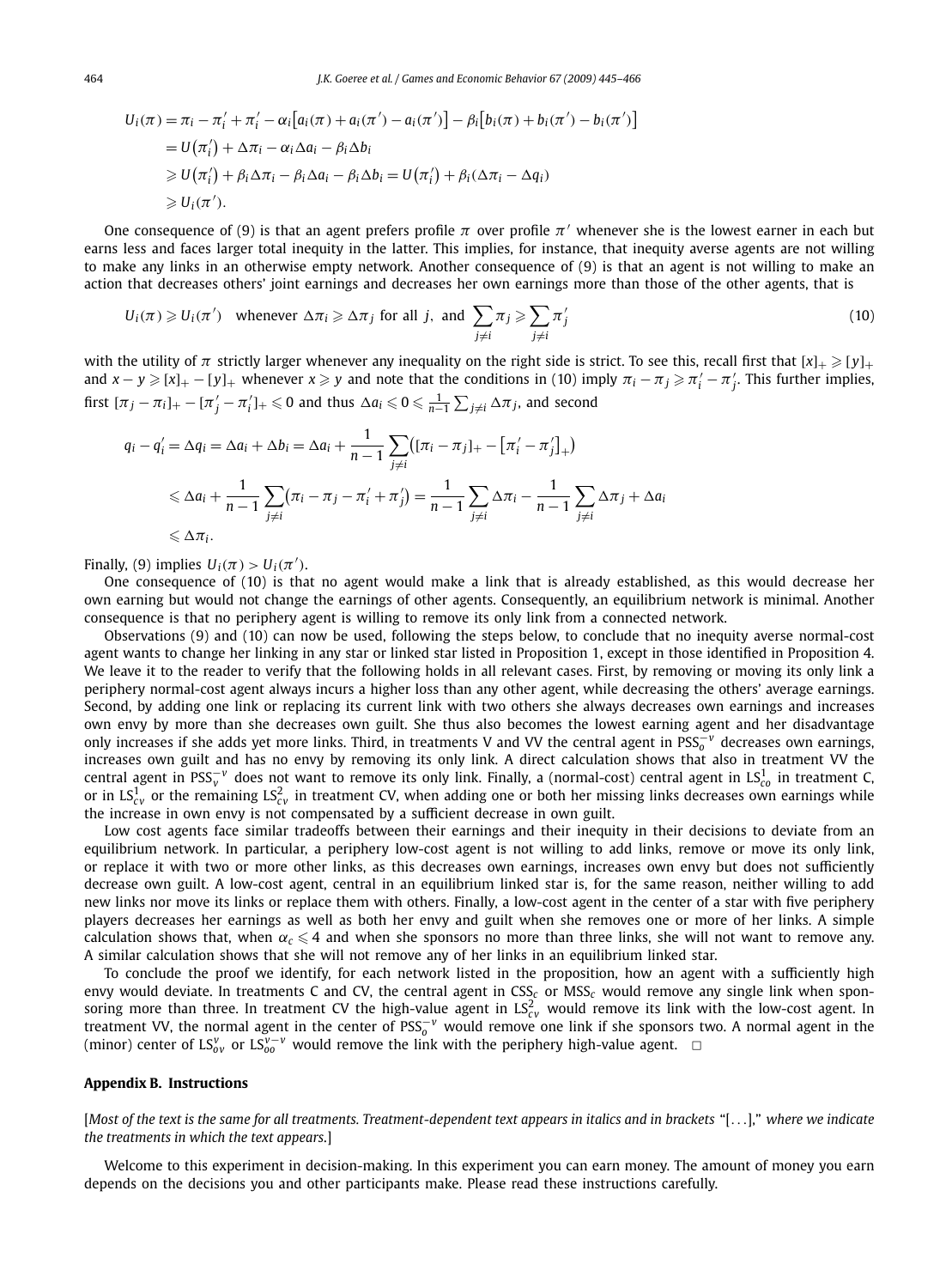In the experiment you will earn points. At the end of the experiment we will convert the points you have earned into US dollars [*in Europe*: "euros"] according to the rate: **70 points equal \$1** [*in Europe*: "**1 euro**"]. You will be paid your earnings privately and confidentially after the experiment.

#### **Throughout the experiment you are not allowed to communicate with other participants in any way. If you have a question please raise your hand. One of us will come to your desk to answer it.**

#### YOUR GROUP

At the beginning of the experiment the computer will randomly assign you—and all other participants—to a **group of 6 participants**. Group compositions do not change during the experiment. Hence, you will be in the same group with the same people throughout the experiment. The composition of your group is anonymous. You will not get to know the identities of the other people in your group: neither during the experiment nor after the experiment. The other people in your group will also not get to know your identity. On your computer screen, you will be marked **Me** and each of the five other people in your group will be marked with a letter: **A**, **B**, **C**, **D**, and **E**. **Each letter will correspond to the same participant in your group during the entire experiment.**

#### NUMBER OF ROUNDS

The experiment consists of 30 rounds. You will receive 150 points at the beginning of the first round. In each round you can earn additional points. Your total earnings will be the sum of the initial 150 points and your earnings in each of the 30 rounds.

#### YOUR LINKING DECISIONS (I)

In each round you will make linking decisions. You will have the possibility to link with any other participant in your group. That is, you can make any number of links (0, 1, 2, 3, 4, or 5). **The link(s) you make in a particular round are only valid for that round.**

As we explain below, you can be "**directly linked**," "**indirectly linked**" or "**not linked**" with any other member of your group. You are **directly linked** with another person if:

- you make a link to that person, or
- if that person makes a link to you, or
- if both of you link to each other.

**Neighbors**: The people in your group that you are directly linked with are called your **neighbors**.

You are **indirectly linked** with another person if that person is not your neighbor but there is a sequence of links between you and that person.

If there is no sequence of links between you and another person then you are **not linked** (neither directly nor indirectly) to that person.

**Distance**: The distance between you and someone you are linked with is the **minimal number** of links you have to count to go from you to that person. That is, the distance between you and one of your neighbors is always 1. The distance between you and someone directly linked with one of your neighbors but not to you is 2, and so on. Since there are five other people in your group, the distance between you and a person you are linked with is at least 1 and at most 5.

#### YOUR LINKING DECISIONS (II)

For each (direct) link that you make you have to pay some costs. You also benefit from all your direct and indirect links with other persons. Other persons also benefit from all their direct and indirect links (including their links with you).

**Colors**: Each person in your group has a color. There are four **green** persons, one **blue** person, and one **purple** person. At the beginning of the experiment, the computer randomly chooses one person in your group to be **blue**, and another person to be **purple**. [*In treatments C and Ci these sentences explain that the group consists of* "five green and one purple person"; *in V, Vi*: "five green and one blue"; *in VV*: "four green and two blue"; *in B*: "six persons."] The colors of all people in your group remain the same during the entire experiment.

[*Sentence in treatments C, V, VV, and CV*:] You receive information about your color and the color of the other people in your group at the beginning of the experiment.

[*Paragraph in treatments Ci, Vi, and CVi*:] At the beginning of the experiment you will receive information about your own color. You will, however, receive no information about the colors of the other persons in your group. **Throughout the experiment you will never see the colors of the other persons in your group.** The other persons in your group will also receive only the information about their own color and will never see your color.

**Costs of linking**: In every round, each person incurs a cost for each link this person makes.

[*List in treatments C, Ci, CV and CVi*:] This cost depends on the color of the person:

- Each **green** ["or **blue**" *added in CV and CVi*] person incurs a cost of **24 points** for **each link** this person makes.
- The **purple** person incurs a cost of **7 points** for **each link** this person makes.